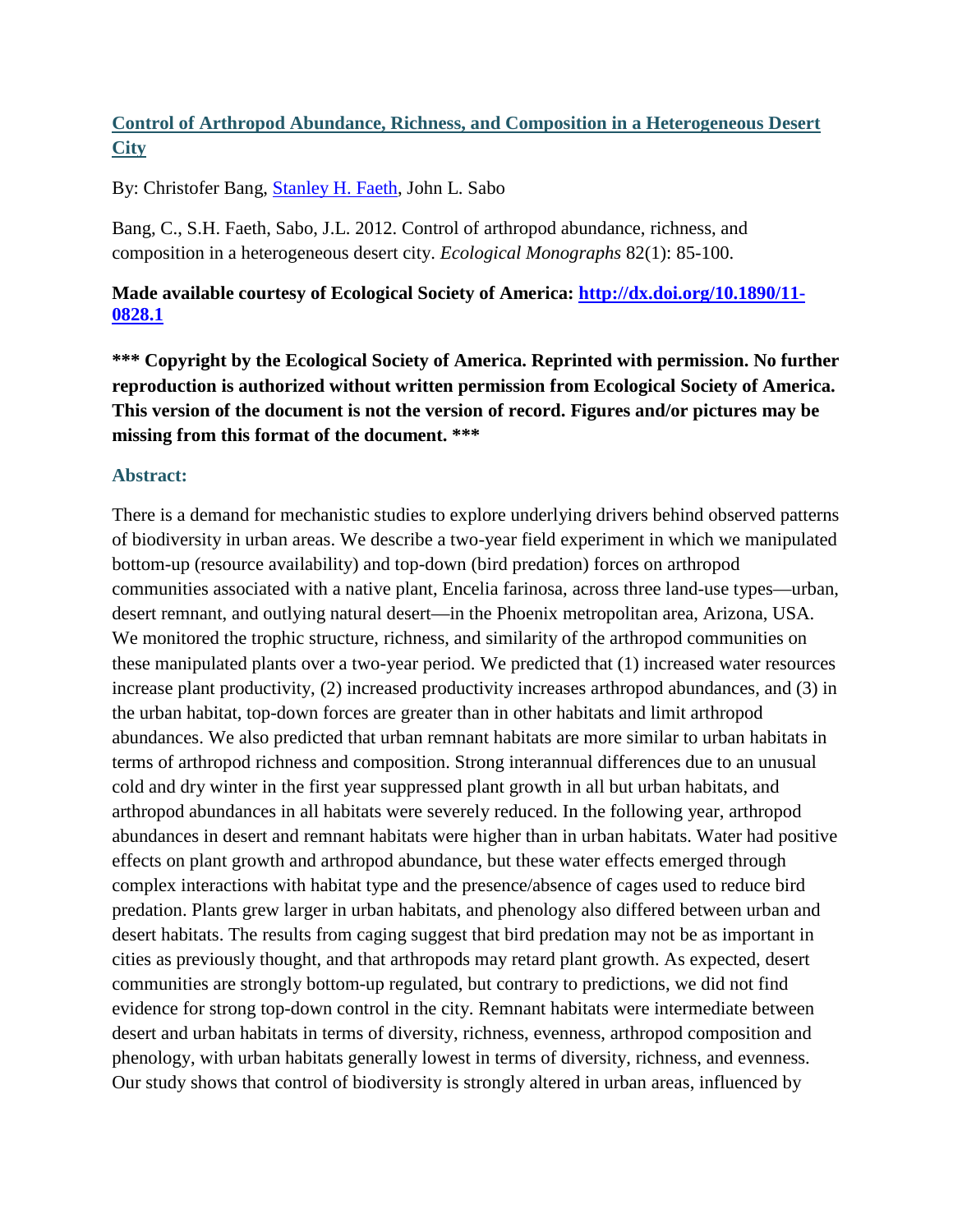subtle shifts in top-down and bottom-up controls that are often superseded by climatic variations and habitat type.

**Keywords:** arthropods | bottom-up forces | composition | diversity | Encelia farinose | Phoenix, Arizona, USA | plant growth | predation | productivity | trophic dynamics | urban biodiversity | urbanization

## **Article:**

## **Introduction**

Today, more than half of the human population lives in cities, and this proportion is increasing (McGranahan et al. 2005). This makes urban areas the most rapidly expanding ecosystems on Earth, and has therefore attracted increased attention by ecologists and social scientists in the last decade (Grimm et al. 2008*a*). Urban developments drive global climate change and regional air and water pollution (Grimm et al. 2008*b*) and influence ecosystem processes (Chapin et al. 2002). These changes ultimately influence species diversity and community structure (Shochat et al. 2006), which, in turn, may affect ecosystem function (Chapin et al. 1997). It is therefore essential to understand how urbanization changes biodiversity and community structure.

Whereas much attention has been directed towards descriptive studies of urban biodiversity, the underlying causes for observed changes remain poorly understood (Shochat et al. 2006). All species in biological communities interact via predation, parasitism, competition, or mutualisms, forming food webs. Urbanization likely alters these interactions causing changes in the trophic structure of food webs, ultimately influencing biodiversity (Faeth et al. 2005). In this paper we address how urbanization alters abundances, diversity, and composition of arthropod communities associated with a common native plant, *Encelia farinosa*, via changes in trophic dynamics.

Trophic dynamics within communities can be regulated by intrinsic forces such as top-down and bottom-up forces (Hairston et al. 1960, Rosenzweig 1971, White 1978, Oksanen et al. 1981). Bottom-up theory states that energy supply from the bottom of the food web limits the number of trophic levels, together with relative efficiency of the consumers (e.g., Lindeman 1942). Topdown theory, on the other hand, states that consumers control the biomass of lower trophic levels, creating negative feedbacks between increases in consumer growth rates along productivity gradients and the biomass of resource populations (Hairston et al. 1960, Oksanen and Oksanen 2000). One of the major effects of urbanization is an increase in limiting resources (Grimm et al. 2008*a*). Thus, as a consequence of urbanization, productivity often increases in cities and becomes a bottom-up force, driving changes in population density, community structure, and diversity (Shochat et al. 2006).

If bottom-up regulation dominates a community, then more resources should lead to increased plant growth and higher herbivore abundances (e.g., Price and Hunter 2005). Predator exclusion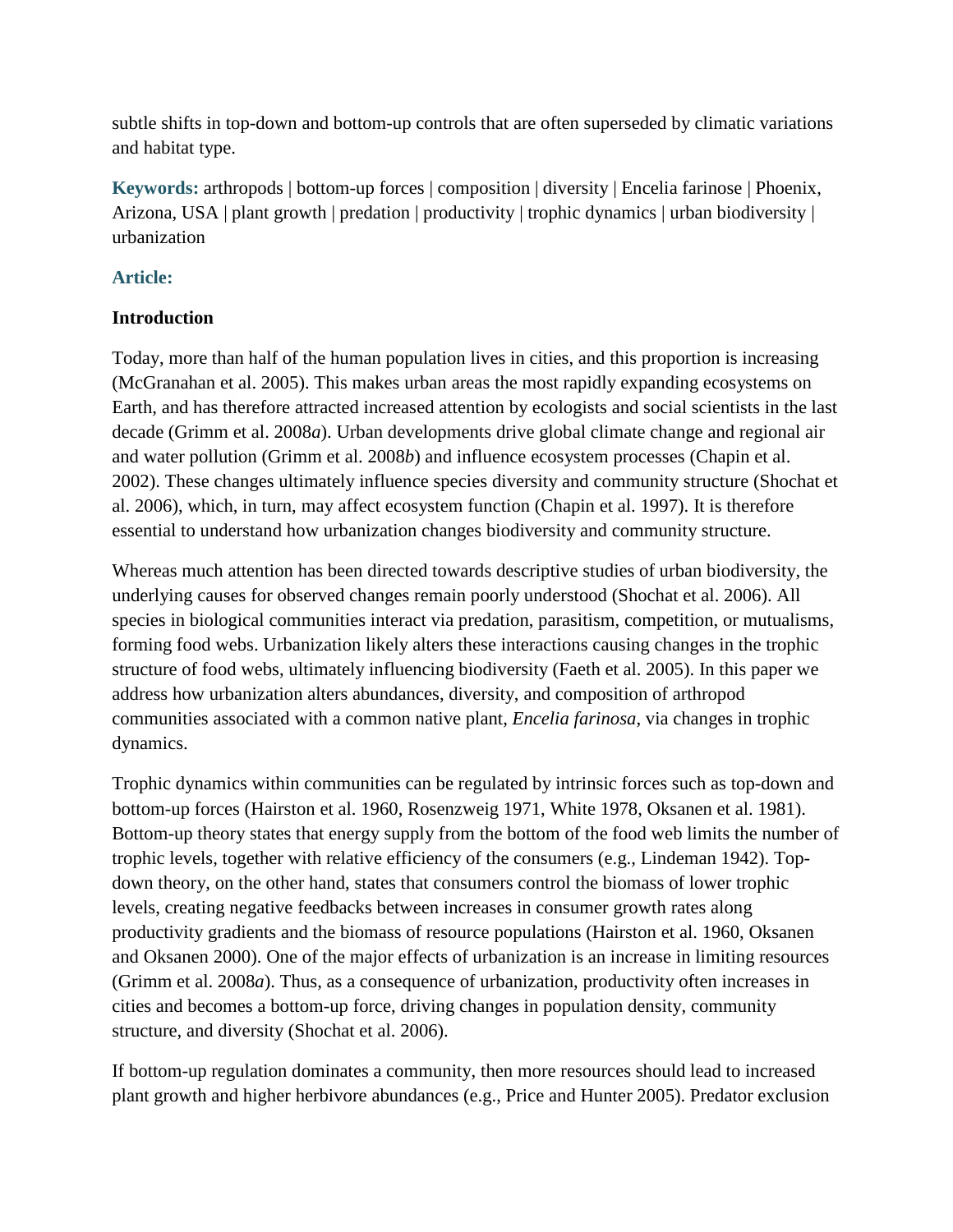experiments, however, have documented that avian (Holmes et al. 1979, Marquis and Whelan 1994, Floyd 1996, Gruner and Taylor 2006) and invertebrate (Spiller and Schoener 1994) predators can act as top-down regulators of herbivorous insect communities on perennial plants. Likewise, light, nutrients, and water, which influence plant productivity, nutritional chemistry, and allelochemistry, may induce significant bottom-up effects on herbivores and their predators (Price et al. 1980, Hunter and Schultz 1993, Stiling and Rossi 1996, 1997, Forkner and Hunter 2000). Thus, in a three-level food chain with top-down regulation, increased productivity should lead to increased plant growth, insignificant changes in herbivore abundance (because they are limited from above), and increased predator abundance (e.g., Power 1992). Due to indirect urbanization effects such as lower predation pressure (Blair 2004) and increased availability of resources (Shochat et al. 2004), birds are often more abundant in cities (Marzluff et al. 2001). Predation by birds may therefore be a structuring force on urban arthropod communities.

Top-down and bottom-up forces may be modulated by extrinsic factors such as environmental stress (Menge and Sutherland 1987), pollution (Gregg et al. 2003), and changes in local climate (Baker et al. 2002). Urbanization moderates environmental variables by buffering seasonal fluctuations in limiting resources (water, nutrients) (Faeth et al. 2005). This is particularly true for urban ecosystems where surrounding areas are subject to large fluctuations or severe climate events. In arid environments, for example, plants respond rapidly to pulses of precipitation by germinating from seeds stored in the soil (Noy-Meir 1973). In a city with continuous irrigation, high resource availability, and the urban heat island, flowering plants are available in all seasons, extending the breeding seasons for arthropods and birds (McIntyre 2000, Chace and Walsh 2006, Walker et al. 2009). In arid areas, cities may become islands of resources, buffered against environmental stresses (Shochat et al. 2006).

Complicating the picture of how top-down and bottom-up forces alter abundances in urban areas is the enormous habitat heterogeneity that is associated with cities (McKinney 2002, Cadenasso et al. 2007). Many cities are traditionally built upon productive heterogeneous patches of land, leading to naturally high productivity and plant diversity (Kühn et al. 2004). Planting of exotic species may additionally contribute to high plant diversity (Walker et al. 2009). In addition, the urban matrix consists of a patchwork of fragmented landscape types, ranging from highly industrialized lots to well-maintained parks and green space, as well as patches of remnant natural land surrounded by urban development. With the high heterogeneity and habitat diversity in cities, it is likely that top-down and bottom-up forces may vary spatially among land-use and habitat types.

In Sonoran Desert habitats, plant productivity is limited primarily by water availability (Ehleringer and Cook 1984, Comstock and Ehleringer 1986). Light is generally not limiting, and nutrients do not become limiting until water availability is well beyond ambient (Martin and Stabler 2002). Consequently plant productivity is comparatively higher in irrigated agricultural areas and well-watered mesic habitats within cities than in desert remnants and outlying, contiguous deserts. Even native Sonoran Desert or nonnative desert plants are generally much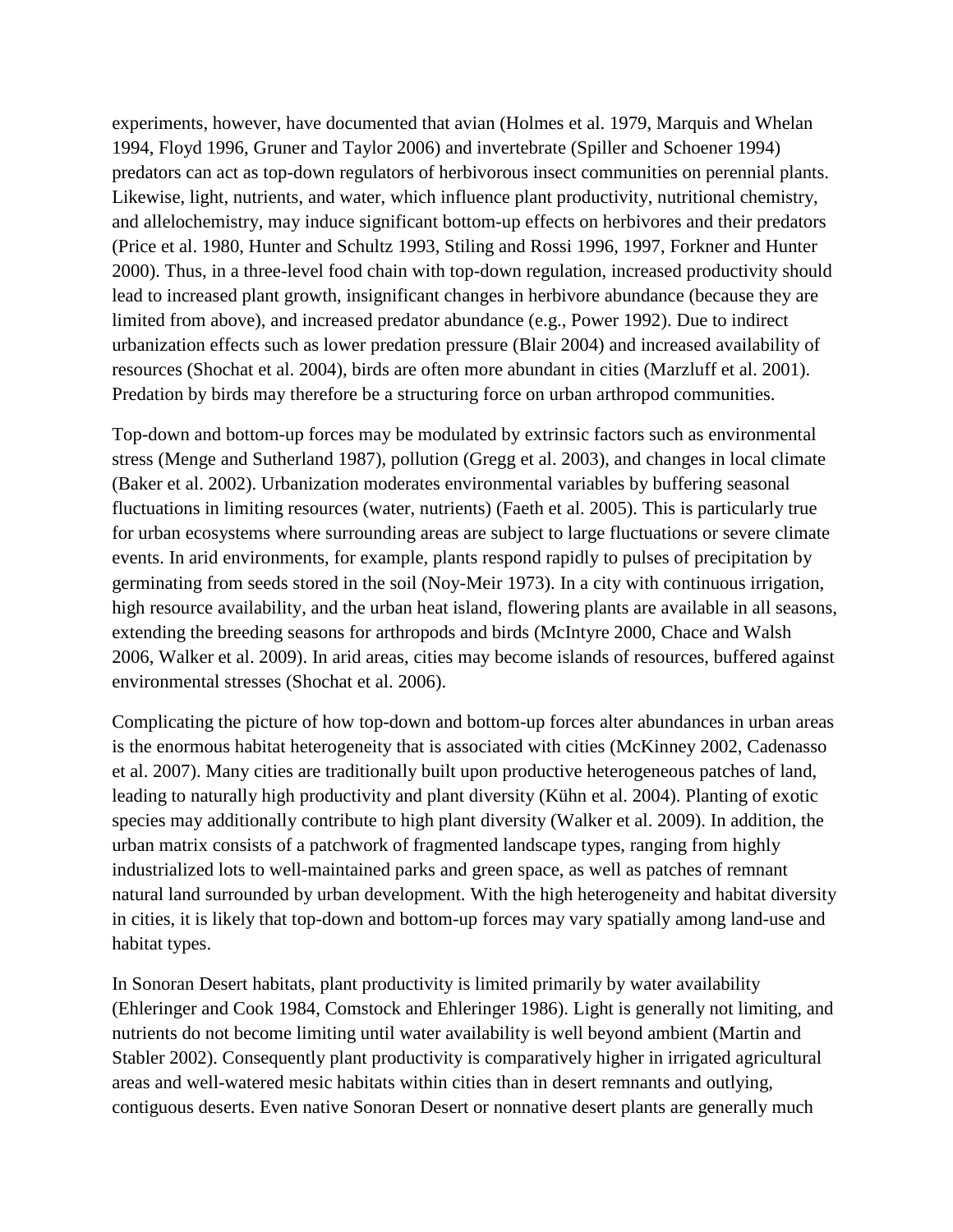more productive in urban environments than in their natural habitats (Martin and Stabler 2002). This unanticipated outcome stems from human perceptions, values, and socioeconomic factors (Hope et al. 2003) that lead humans to increase water usage in xeriscapes to keep desert plants "green" and growing, especially during dry periods typically when desert plants are seasonally senescent (Martin et al. 2004). Clearly then, water availability is a key variable linked directly to plant productivity (Lambers et al. 1998). Hence, this is a factor we controlled and manipulated.



**Fig. 1.** Schematic depiction of proposed trophic dynamics in urban and wildland habitats (modified from Faeth et al. [2005]). In the wildland habitat (Sonoran Desert), trophic levels are limited by resources and are thus bottom-up controlled. Avian predation is limited. In the urban habitat (Phoenix, Arizona, USA, area), increased resources stimulate increase in biomass at higher trophic levels, but avian predation on arthropods combines with the bottom-up forces to control the trophic dynamics. The effect of carnivores on herbivores is uncertain. Bold fonts indicate greater relative biomass, and arrow width indicates the relative importance of the direct effect. The question mark indicates an unverified effect.

We performed a two-year field experiment in which we manipulated resource availability and bird predation in three replicates of two urban (remnant, urban) habitats and one wildland (desert) habitat, to determine the effects of bottom-up and top-down forces across habitat types on abundances, richness, and composition of associated arthropod communities (Fig. 1). To test bottom-up forces, we manipulated water availability, and then monitored plant growth, the resource of importance to plant arthropods. To test top-down control, we manipulated bird predation, an important top-down factor on plant arthropods. Because bottom-up/top-down regulation of abundances and diversity and composition can also vary depending on abiotic environmental factors (e.g., Menge and Sutherland 1987), we ascertained air temperature and precipitation to determine how these affect trophic dynamics in cities. Our general hypotheses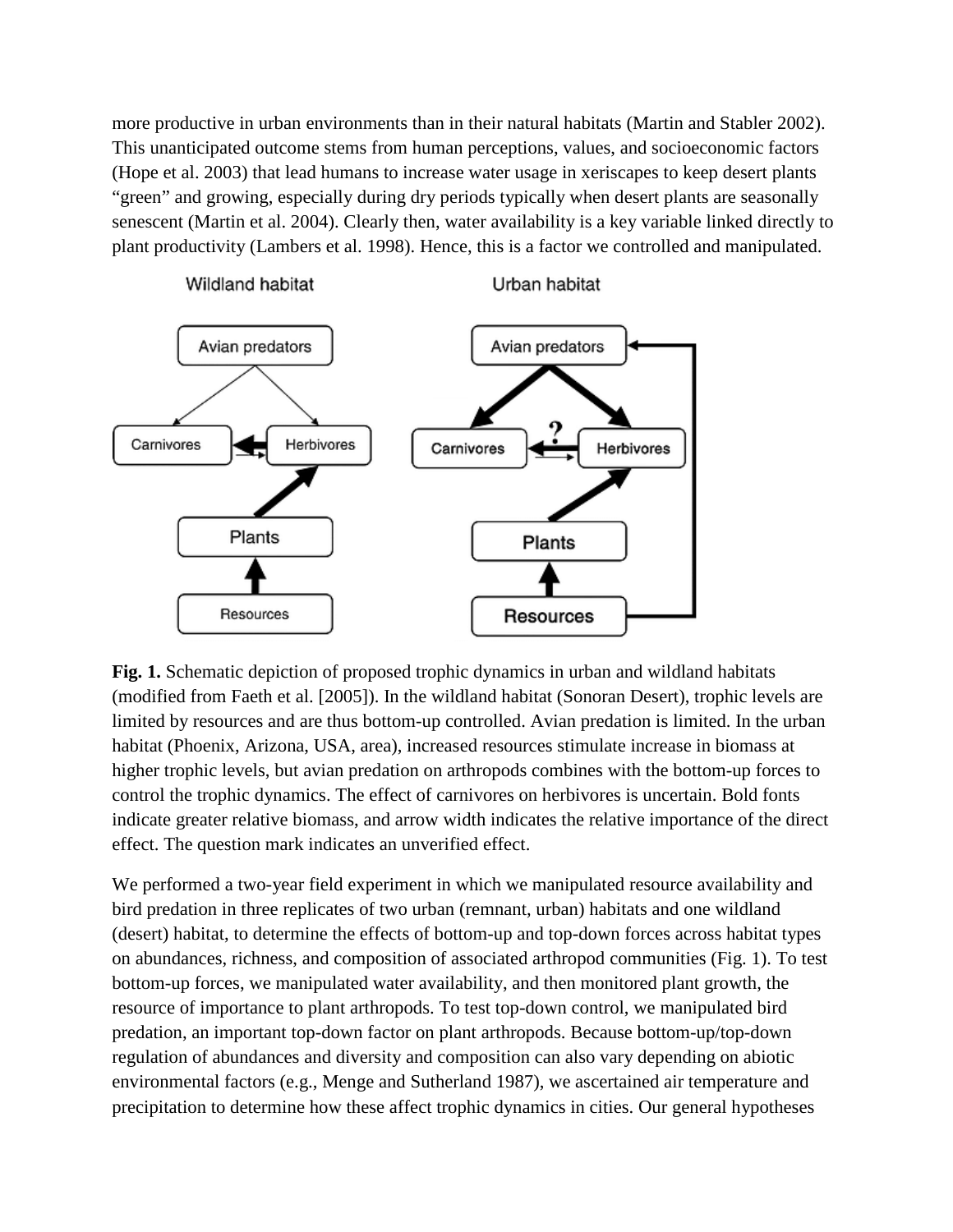were that (1) plants are water limited and would grow faster and larger with increased water availability (Martin and Stabler 2002) regardless of habitat type. We also hypothesized that (2) deserts are bottom-up systems (Noy-Meir 1973, 1974), so that increases in plant growth associated with release of resource limitation by water would stimulate increases in the abundance of arthropods and changes in species composition (Crawford 1986). (3) Urban areas are under "joint control" of bottom-up and top-down forces where arthropod abundance increases with plant growth, but is simultaneously suppressed by predation by vertebrates, especially birds (Faeth et al. 2005). Here we predicted that arthropod abundances would increase on caged plants compared to uncaged plants if birds have a controlling effect on arthropods. Also, because of the proximity of remnant habitats to parks and residential yards with presumably similar air quality as other urban areas, we hypothesized that (4) plant growth and arthropod communities in remnant areas would be more similar to urban habitats than to desert habitats in terms of arthropod composition, richness, and evenness (Faeth et al. 2005).

#### **Methods**

#### **Study system**

The Phoenix metropolitan area (Arizona, USA) is located in the Sonoran Desert (33°30′ N, 112°10′ W). Winter precipitation (December–March) averages by 82.5 mm (1954–2008; Phoenix Sky Harbor airport). Average annual air temperature is 22.7°C (1948–2007). Summers are hot, with maximum temperatures reaching 40–50°C, but winter temperatures have been as low as −8.3°C (1950). In the last few decades, however, winter temperatures have rarely dropped below freezing for extended periods of time. January 2007 was the first time since 1990 that winter temperatures at Sky Harbor Airport were measured below 0°C. Local differences are common, thus we obtained climate data from one rural and one urban weather station (Arizona Meteorological Network; see map, Fig. 2).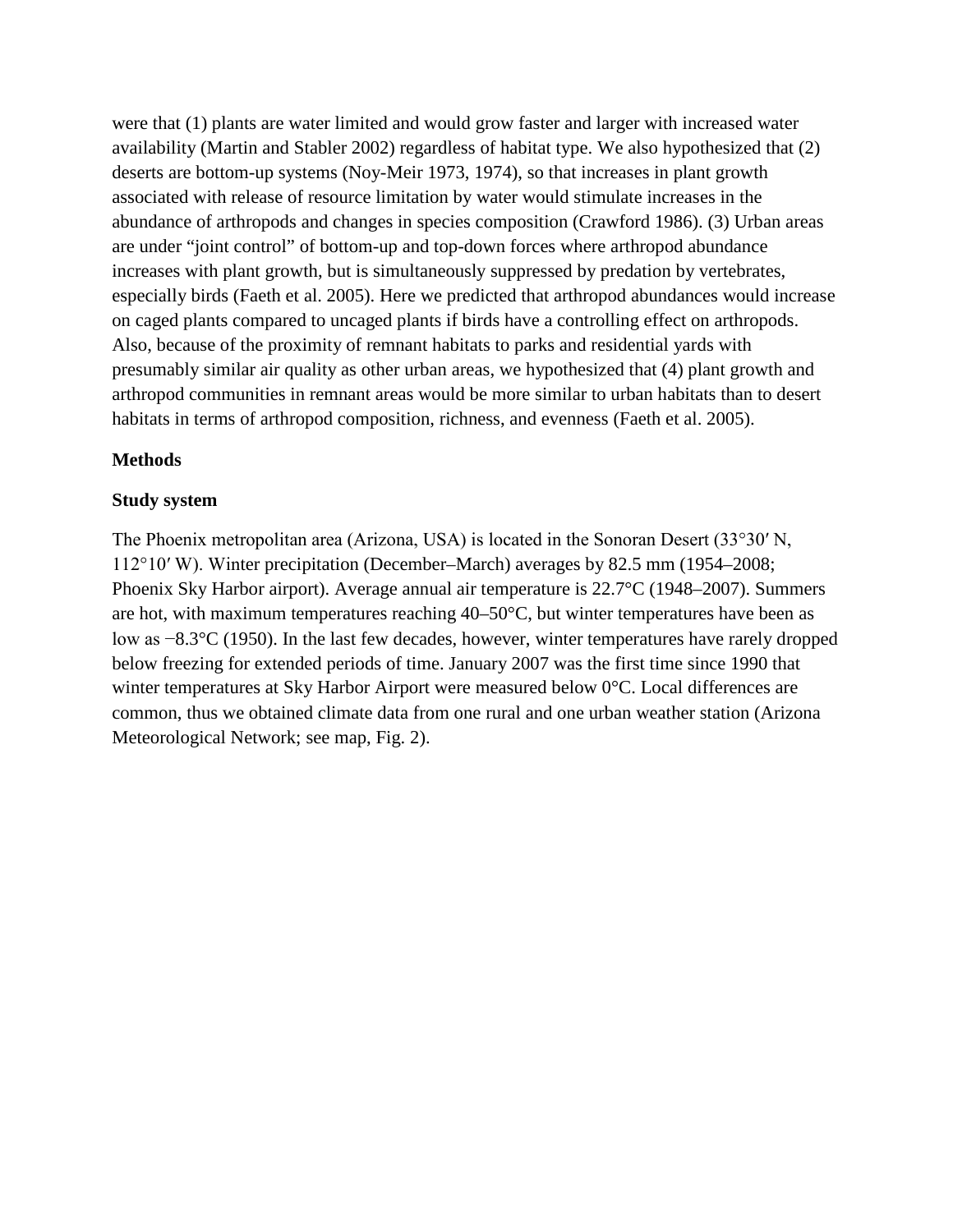

**Fig. 2.** Map of the Phoenix metropolitan area, with approximate location of the two weather stations (one rural, one urban) and the nine field sites: three desert sites in regional parks (UP, UT, and EX) surrounding Phoenix; three desert-remnant sites within the city of Phoenix (DB and CS) or at the fringe of the city (SM); and three urban sites (EX, ME, and SG).

To test bottom-up and top-down forces in different urban and rural settings, we chose nine sites for the manipulative experiments. Three desert sites were located in regional parks surrounding Phoenix (UP, WT and ES), three desert remnant sites were located within the city of Phoenix (DB and CS) or at the fringe of the city (SM), and three urban sites were located in humanaltered landscapes, two of them located in elementary school yards (EX and ME) and one on the main campus of Arizona State University (SG; Fig. 2). Desert habitats were relatively open landscapes with native perennial vegetation. Remnant habitats were also open landscapes and contained similar vegetation as desert, however, the two remnant habitats in the city were also close to nonnative trees (e.g., *Eucalyptus* sp., *Rhus lancea*). The urban habitats were close to buildings and ornamental vegetation, most nonnative to Arizona.

For our study we chose brittlebush, *Encelia farinosa* (Gray) (Asteracae), a native perennial shrub growing on uplands throughout the Sonoran and Mohave Deserts (Tesky 1993, Koehler 2003). Brittlebush is well known in studies of plant ecophysiology (e.g., Ehleringer 1982, Ehleringer and Cook 1990, Kunze et al. 1995, Nobel et al. 1998, Sandquist and Ehleringer 2003), and is used extensively as an ornamental plant in the Phoenix area in both xeric and mesic landscaping. Irrigated, it easily reaches 120 cm in height and width. The arthropod community on brittlebush is diverse (Marussich and Faeth 2009). Brittlebush thus provides a tractable system to quantify the fingerprint of urbanization on desert arthropod communities.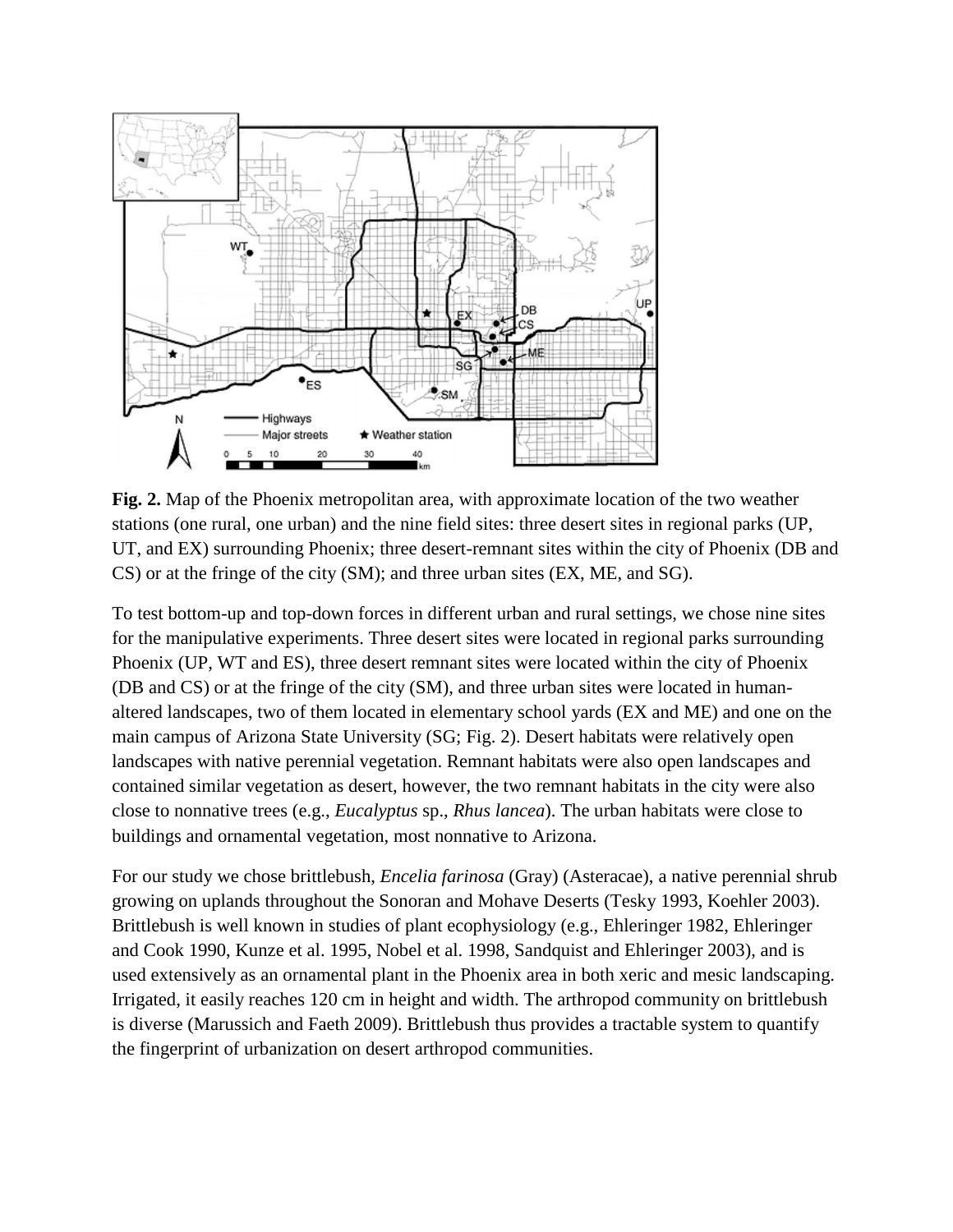Bird predation may be frequent since common birds in the area (Cactus Wren *Campylorhynchus brunneicapillus* and Verdin *Auriparus flaviceps*), have been observed foraging for insects directly from brittlebushes (C. Bang, *personal observation*). The common Anna's Hummingbird (*Calypte anna*) is also known to have insect foraging as an essential part of its activity budget (Stiles 1971, Lyon et al. 1977).

#### **Experimental setup**

On each site, 60 brittlebushes in five-gallon (∼18.9-L) pots were spread out in a grid-like pattern, with 0.8–2.0 m between each plant. The different sites varied in area (UP  $\sim$  240 m<sup>2</sup>, ES  $\sim$ 244 m<sup>2</sup>, WT ~120 m<sup>2</sup>, SM ~303 m<sup>2</sup>, CS ~80 m<sup>2</sup>, DB ~297 m<sup>2</sup>, ME ~96 m<sup>2</sup>, EX ~254 m<sup>2</sup>, and SG  $\sim$ 72 m<sup>2</sup>, constrained by fences or buildings). The setup can be described as a split-plot design with habitat type as plots and all the other treatments completely randomized within each plot and replicated three times, for a total of 540 plants. The plants were obtained from local nurseries (seeds collected locally, all plants approximately seven months old). Plants were placed in the field in October–November each year to facilitate invertebrate establishment prior to first sampling in December. Half of the plants were enclosed in bird netting to exclude birds and other potential predators larger than the 1.9-cm mesh size. A cage consisted of three plant stakes positioned as an upside down cone enclosed with bird netting (Appendix: Fig. A1). The plants received three different water treatments; low, medium, and high (levels determined in a trial season of 2006). Each plant received 2 L supplemental water for 30 min at 06:00 hours and 14:00 hours two times a week (low), four times per week (medium), and daily (high). Total supplemented water for 6 months was thus approximately low, 192 L; medium, 384 L; and high, 672 L. All the pots had drain holes, so the soil never remained saturated. Ambient precipitation per pot was calculated using pot diameter and millimeters of precipitation; however, the supplemented water by far exceeded ambient precipitation both years. The plants were grown in pots (insulated, to moderate root temperatures of all plants since they were aboveground) to exclude confounding effects of soil types in the desert vs. the urban area. The pots contained soil consisting of ¼ native top soil and ⅓ composted mulch, and two tablespoons (∼29.6 mL) of Osmocote 18-6-12 N-P-K slow-release fertilizer (Scotts Miracle-Gro Company, Marysville, Ohio, USA) to maintain a sufficient soil nutrient level the first year. The plants were ∼7 months old, averaging  $43.6 \pm 11.2$  cm in height (mean  $\pm$  SD) and  $61.4 \pm 26.7$  g in dry mass (estimated). In the second year, we reused most of the plants and redistributed them randomly within the sites. Most of the plants were therefore older and taller the second year (57.1  $\pm$  20.3 cm, dry mass  $139.2 \pm 93.6$  g) and had a lower growth potential due to possible early root binding, reproductive maturity, and less nutrients in the pot. Plant dry mass was estimated by measuring height and diameter monthly and compared to an equation developed from 360 plants from a trial season in 2006 (see Bang et al. 2010).

All desert and remnant sites were enclosed with poultry-netting fences to keep rabbits, ground squirrels, and deer from feeding on the plants or chewing on the irrigation lines. All sites were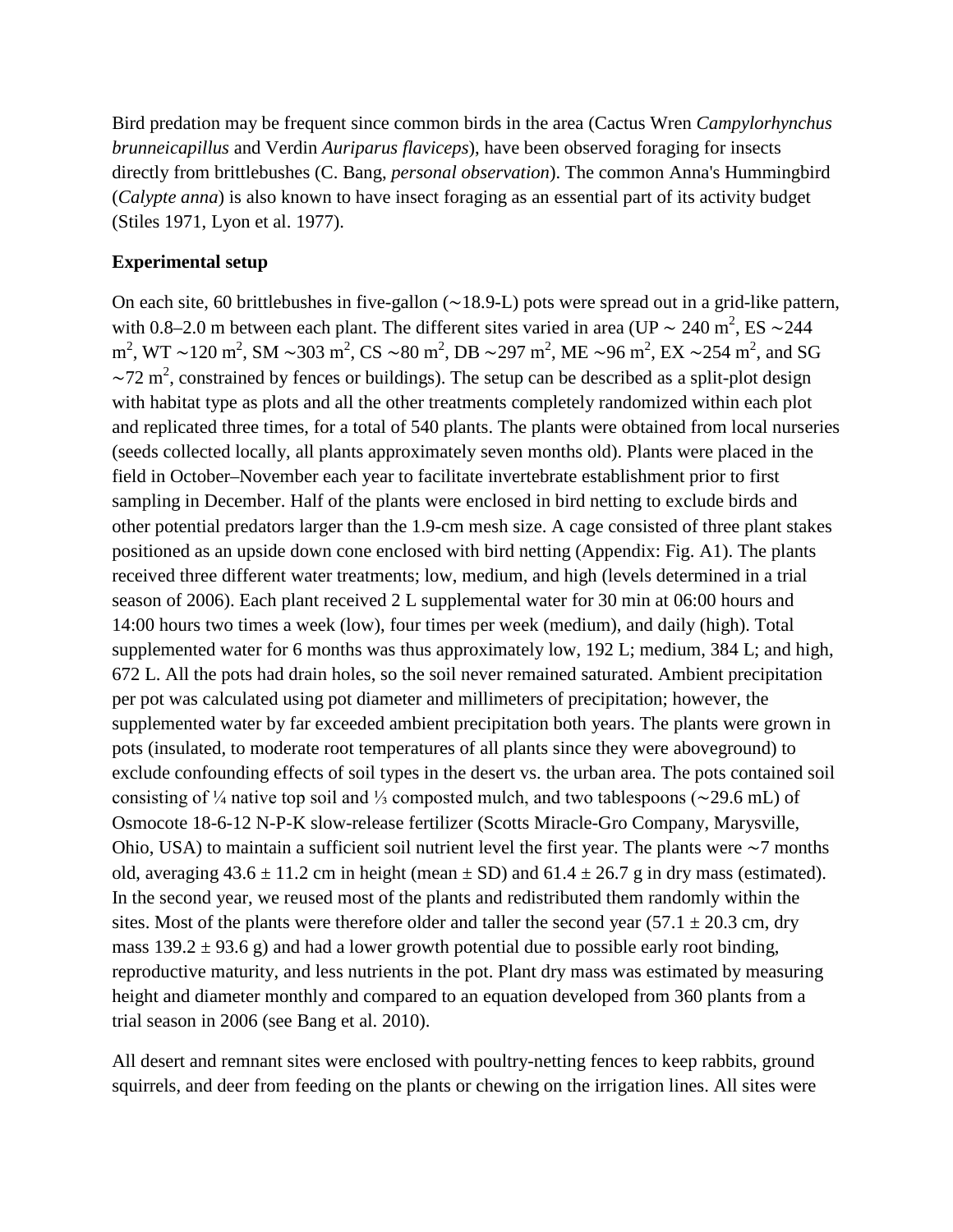visited once a week and fence and irrigation lines inspected. December through April is the optimal growing season for brittlebushes, and consequently the period for highest arthropod activity (Marussich and Faeth 2009). Arthropods were therefore sampled monthly from December to May using a Vortis Insect Suction Sampler (Burkhard Manufacturing Company, Rickmansworth, UK) applied to each plant for 10 s, covering ∼60% of the outer foliage. This removes a standardized sample of the arthropod community inhabiting the plant, allowing remaining individuals to reestablish until next month. The arthropods were identified to family level and then further separated into morphospecies, and categorized into general feeding guilds based on various sources (e.g., Borror et al. 1989, Bartlett 2005). Taxa, guild, and occurrence are listed in the Appendix (Table A3). Herbivore damage was not systematically measured, but flowering phenology and pollinators were measured in a separate study (Neil 2008).

#### **Statistical analyses**

Plant growth was controlled for initial differences by subtracting biomass measured the first month (December) from all subsequent monthly measures; thus, we analyzed observed change in dry mass for five months per season. To avoid negative values for logarithm transformation, the absolute value of the lowest negative value was added to all measures. These data were then tested for normality and homogeneity of variance using normal probability plots and residual scatter plots from a general linear model. As most of these data violated assumptions for parametric testing (normality and homogeneity of variance), the values were log*e*-transformed. The two years were analyzed separately using repeated-measures analysis of variance (rmANOVA) with site nested in habitat as a random variable to reduce the mean square error. We used PROC GLM and PROC MIXED in SAS 9.2 (SAS Institute 2008), using an autoregressive covariance structure on full models with all interactions. The random effects are not discussed below, but can be found in the ANOVA tables (Appendix: Table A2). For post hoc pairwise comparisons, we used *t* tests with Tukey-Kramer adjusted *P* values on least square mean (lsmeans) values. Similar repeated-measures analyses were applied to arthropod abundance, herbivore abundance and arthropod richness for six months per year. Effect sizes and figures are given in untransformed form.

A different approach was used for predatory arthropods (hereafter termed "carnivores"), which were not found on many plants, resulting in many zero samples. For carnivores, we therefore analyzed presence–absence data using generalized estimating equations (GEE) using PROC GENMOD in SAS 9.2 (SAS Institute 2008) for binary data with the logit link function and an autoregressive covariance structure. Post hoc pairwise comparisons were based on least-square means.

The experiment was balanced and the sampling effort was equal at all sites, hence we relied on taxon richness and evenness measures instead of using common diversity indices. However, to compare communities with different numbers of individuals, we used rarefaction and compared the habitats at the highest common sample size (Gotelli and Colwell 2001). To test composition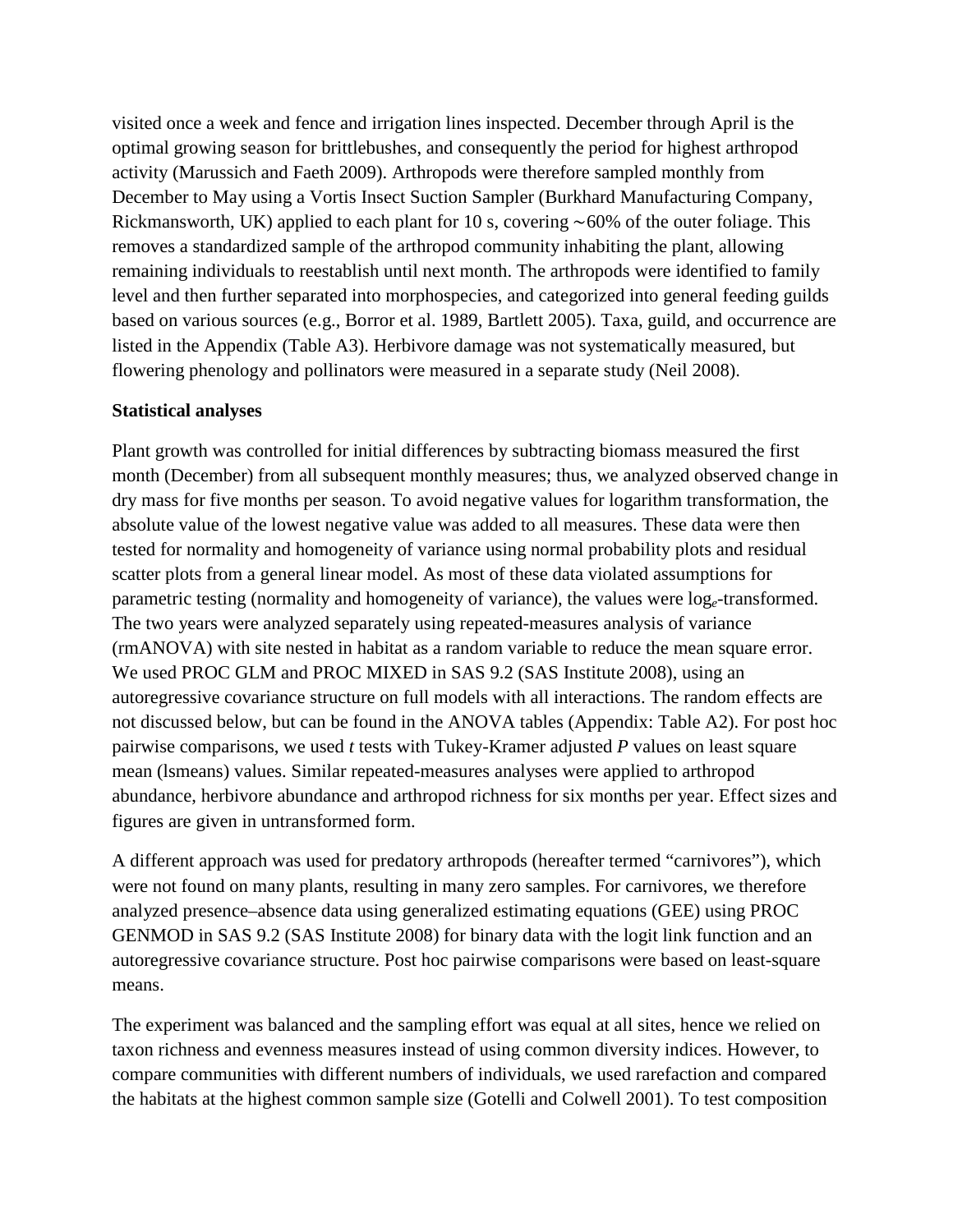and evenness in the different habitats, the arthropod taxa were ranked by abundance, then alphabetically. The length of the rank abundance curve gives a direct measure of family richness, and by taking the log of the proportion and the rank, the linear slopes give an indication of evenness (maximum evenness is 0). These slopes were tested with analysis of covariance (ANCOVA) using PROC REG and PROC GLM with Tukey-Kramer adjusted *P* values for post hoc tests in SAS (SAS Institute 2008). We supplemented the evenness measure with the Buzas-Gibson index  $E = e^{H}/S$  (*H* is Shannon's diversity index, *S* is the number of species) where perfect evenness is 1, and the rarefied Hurlbert's probability of interspecific encounter (PIE), where perfect evenness also is 1 (Hurlbert 1971, Olszewski 2004).

Nonmetric multidimensional scaling (NMS) was used to ordinate the arthropod communities using Bray-Curtis distance to get a visual impression of arthropod community composition. To find out which families primarily accounted for the observed differences in arthropod assemblages, we analyzed the difference percentage using SIMPER (Clarke 1993). This analysis identifies taxa typical of a specific environmental type and gives a measure of the observed difference. For rarefaction, ordination, and nonparametric tests we used PAST version 1.97 (Hammer et al. 2001), ECOSIM (Gotelli and Entsminger 2009), and EstimateS Win 8.20 (Colwell 2006).

### **Results**

### **Temperature and precipitation**

Climate varied between the urban and rural habitats over the two-year experiment (Appendix: Table A1). The rural weather station measured 21 days below freezing with minimum temperature −5.6°C, while the urban station measured eight days below freezing, same minimum temperature (November 2006–March 2007). The following year, rural areas experienced 16 days below freezing, minimum temperature −2.9°C, while urban areas had 13 days below freezing, same minimum temperature. While the average temperature was relatively similar between the two stations, the average minimum temperature was 0.9°C higher in urban than rural areas both years. The amount of precipitation was 42.4 mm (∼2.3 L/pot) at the rural station and 63.5 mm (∼3.4/ pot) at the urban station (November 2006–May 2007). The following year the rural area received 93.5 mm (∼5.0 L/pot) and the urban area received 141.2 mm (∼7.5 L/pot, November 2007–May 2008). Thus, the first year was cold and dry, whereas the second year was warmer with more rain.

### **Plant growth**

Plants in urban habitats grew larger than their rural counterparts and experienced faster recovery from plant damage due to the unusual frost in 2007. Plants in all habitats experienced frost damage in January, killing 45% of the desert plants, 43% of the remnant plants, and 5.6% of the urban plants. The dead plants were replaced by similar-sized plants to maintain sample sizes as consistent and equal as possible. By the end of the season, plants on higher water levels had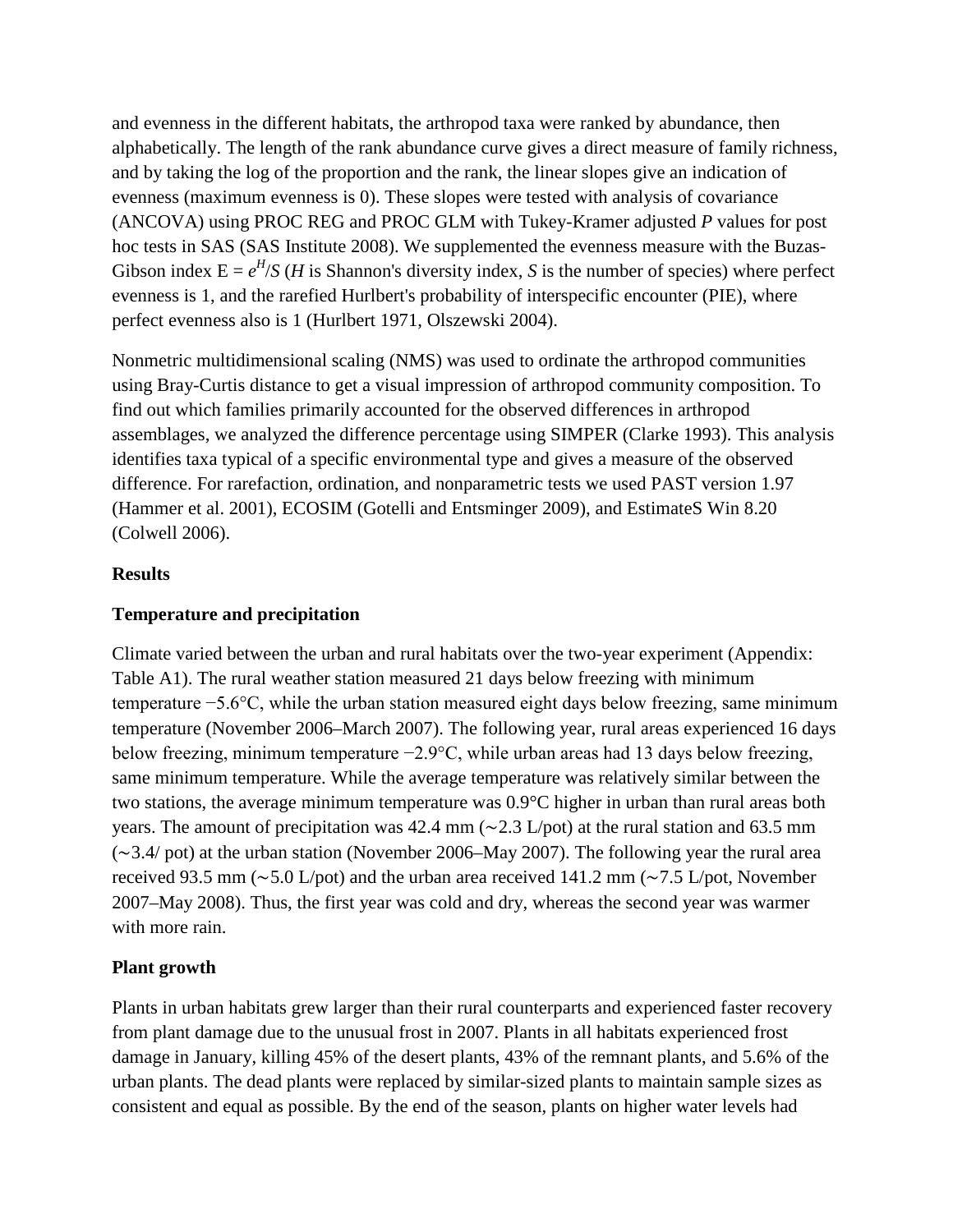higher growth by an average of 3.6 g between low and medium and 5.5 g between low and high water levels ( $F_{2,2525}$  = 6.43, *P* = 0.0016; *t* test: low and medium *t* = −2.39, Tukey-Kramer adjusted  $P = 0.0448$  and low and high  $t = 3.52$ ,  $P = 0.0013$ ). Water, cage, and month affected plant growth differently in the three habitats in 2007. On average, desert plants peaked at medium water levels, while remnant and urban plants peaked at high water levels (water  $\times$ habitat effect,  $F_{4,2525} = 3.96$ ,  $P = 0.0033$ ). There was an overall negative effect of cages on plant growth, although the difference between the means was small (uncaged,  $117.6 \pm 14.0$  g [mean  $\pm$ SE], caged,  $115.0 \pm 14.1$  g;  $F_{1,2525} = 3.86$ ,  $P = 0.0495$ ). Plants in the urban habitat increased in biomass on average 16.3 g per month, whereas desert (0.81 g/month) and remnant (3.4 g/month) plants barely returned to initial biomass after the frost event (habitat  $\times$  month effect,  $F_{8,2525}$  = 21.23; *P* < 0.0001, Fig. 3a). The trajectories show differences in phenologies among the habitats, with desert plants peaking in March, remnant plants in April, and urban plants continuing to increase in May. The continuing growth in May was associated with high water availability, as plants with medium and low water availability essentially stopped growing from March to May (water  $\times$  month effect,  $F_{8,2525} = 2.59$ ,  $P = 0.0082$ ). In May, plants with high water availability were on average 16.9 g larger than those at low water treatment (post hoc *t* test, *t* = 4.87, Tukey-Kramer adjusted  $P = 0.0001$ ).

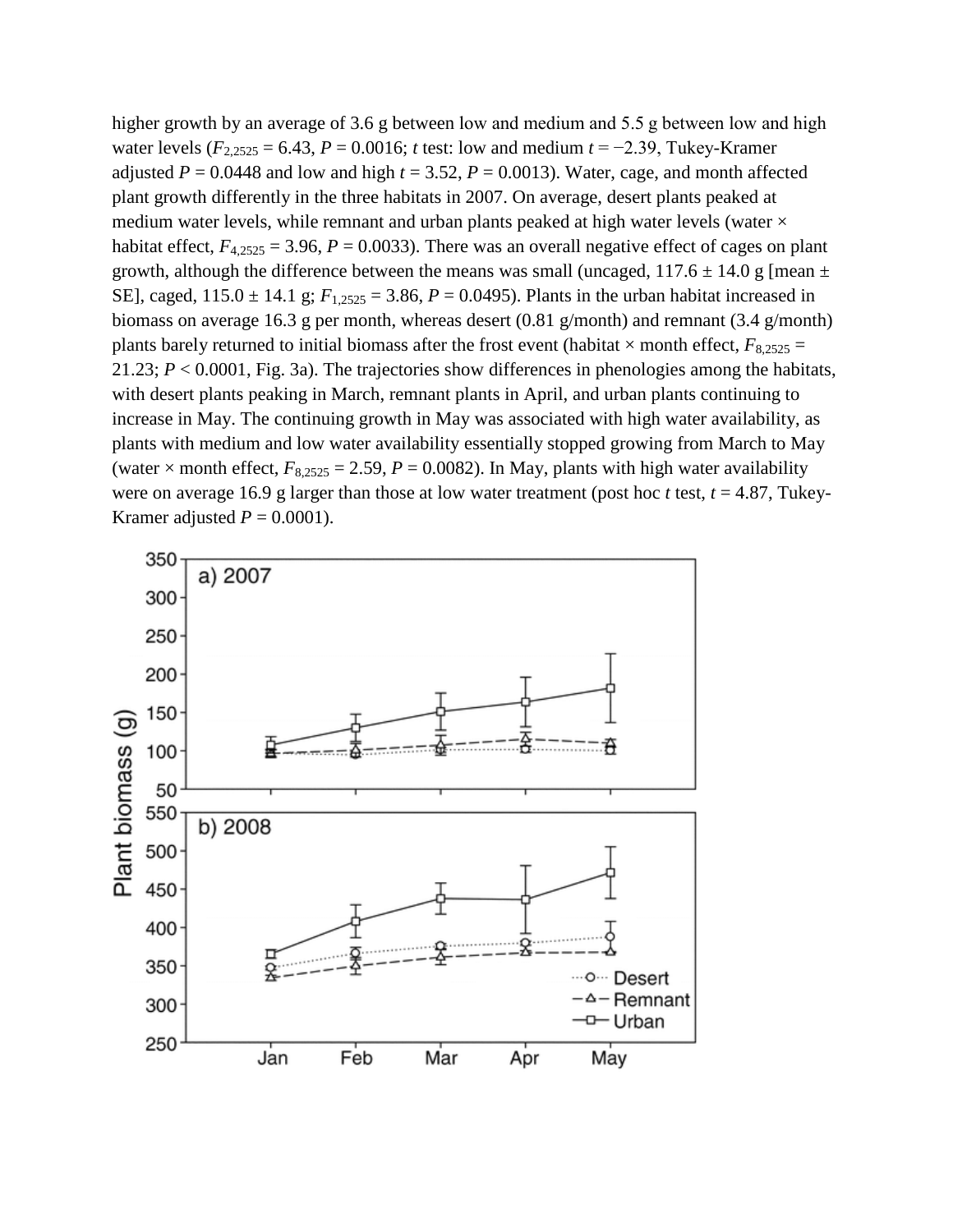**Fig. 3.** Growth of brittlebush plants, *Encelia farinosa*, in (a) 2007 and (b) 2008 in three different habitats. The January measure is accumulated biomass since December. Data are means  $\pm$  SE. The biomass was overall higher in 2008 because the plants were reused from 2007 after randomization (note the different scales on the *y*-axes).

Habitat was a strong predictor for plant growth in 2008, with an average of 65.2 g more dry mass per plant in urban habitats than for remnant plants ( $F_{2,6} = 6.29$ ,  $P = 0.0336$ ; *t* test,  $t = -3.41$ , Tukey-Kramer adjusted  $P = 0.0331$ ). Caged plants grew on average 11.6 g larger than uncaged plants  $(F_{1,2580} = 15.95, P < 0.0001)$ . Rates of plant growth were greater in urban (26.5 g/month) than in desert (10.1 g/month) and remnant habitats (8.4 g/month, habitat  $\times$  month effect,  $F_{8,2580}$  = 4.91, *P* < 0.0001; Fig. 3b). At one of the urban locations (EX), many plants reached maximum height (23% > 120 cm). Plants in desert and remnant habitats increased with water availability, whereas the opposite took place in urban habitats, suggesting that urban plants had reached maturity by the end of the second season (habitat  $\times$  water effect,  $F_{4,2580} = 6.02$ ,  $P < 0.0001$ ). A cage  $\times$  water effect was driven by plants with high water availability gaining 23.5 g more than uncaged, high water plants (cage  $\times$  water effect,  $F_{2,2580} = 4.79$ ,  $P = 0.0083$ ;  $t = -4.50$ , Tukey-Kramer adjusted  $P = 0.0001$ ). This effect was, however, noteworthy only in the urban habitat (habitat  $\times$  cage  $\times$  water effect,  $F_{6,2580} = 5.26$ ,  $P = 0.0003$ ). Water as a main factor was not significant in 2008.

### **Arthropod abundance**

The 9573 specimens were identified to 203 morphospecies (or 9275 specimens to 93 families, Appendix: Table A3). Total abundance was lower in desert and remnant habitats in 2007 than in 2008 (Table 1).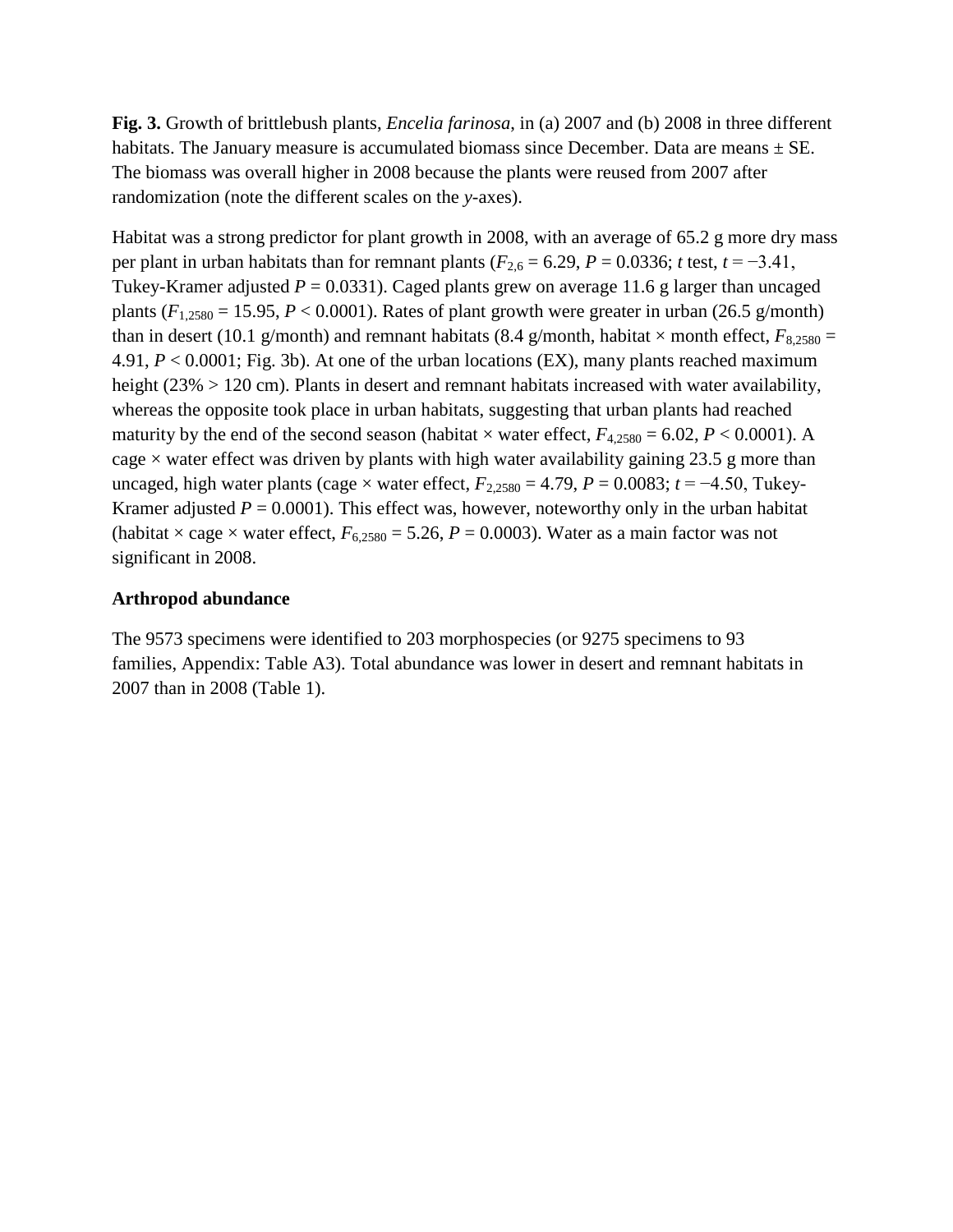

**Fig. 4.** Arthropod abundance per brittlebush plant in (a) 2007 and (b) 2008 in three different habitats. Plot size varies (see *Methods: Experimental setup*). Data are means ± SE. Notice the different scales on the *y*-axes.

In 2007 overall arthropod abundance was greater with increased water ( $F_{2,3064} = 3.45$ ,  $P =$ 0.0320). There were no main effects of habitat or cages (Appendix: Table A2.3). Abundance varied with time as expected because arthropods follow the phenology of the plants. Abundances demonstrated a different trajectory on desert plants than on remnant and urban plants (habitat  $\times$ month effect,  $F_{10,3066} = 8.73$ ,  $P < 0.0001$ ; Fig. 4a). Abundance in the desert was lowest among the habitats in February, but highest in April. Cage treatment and water availability interacted with each other and with habitat to affect arthropod abundances ( $F_{4,3064} = 4.21$ ,  $P = 0.0021$ ). In urban and remnant habitats, arthropods became more abundant on uncaged plants with increased water availability (low to high: remnant, 99%; urban, 123%), but arthropods on caged plants decreased (remnant, −16%; urban, −33%). In the desert, the effect was the opposite (uncaged, −9%; caged, 73%).

In 2008 uncaged plants had more arthropods per plant than did caged plants ( $F_{1,3126} = 20.89$ ,  $P <$ 0.0001; Appendix" Table A2.4). Uncaged plants in desert and urban habitats had on average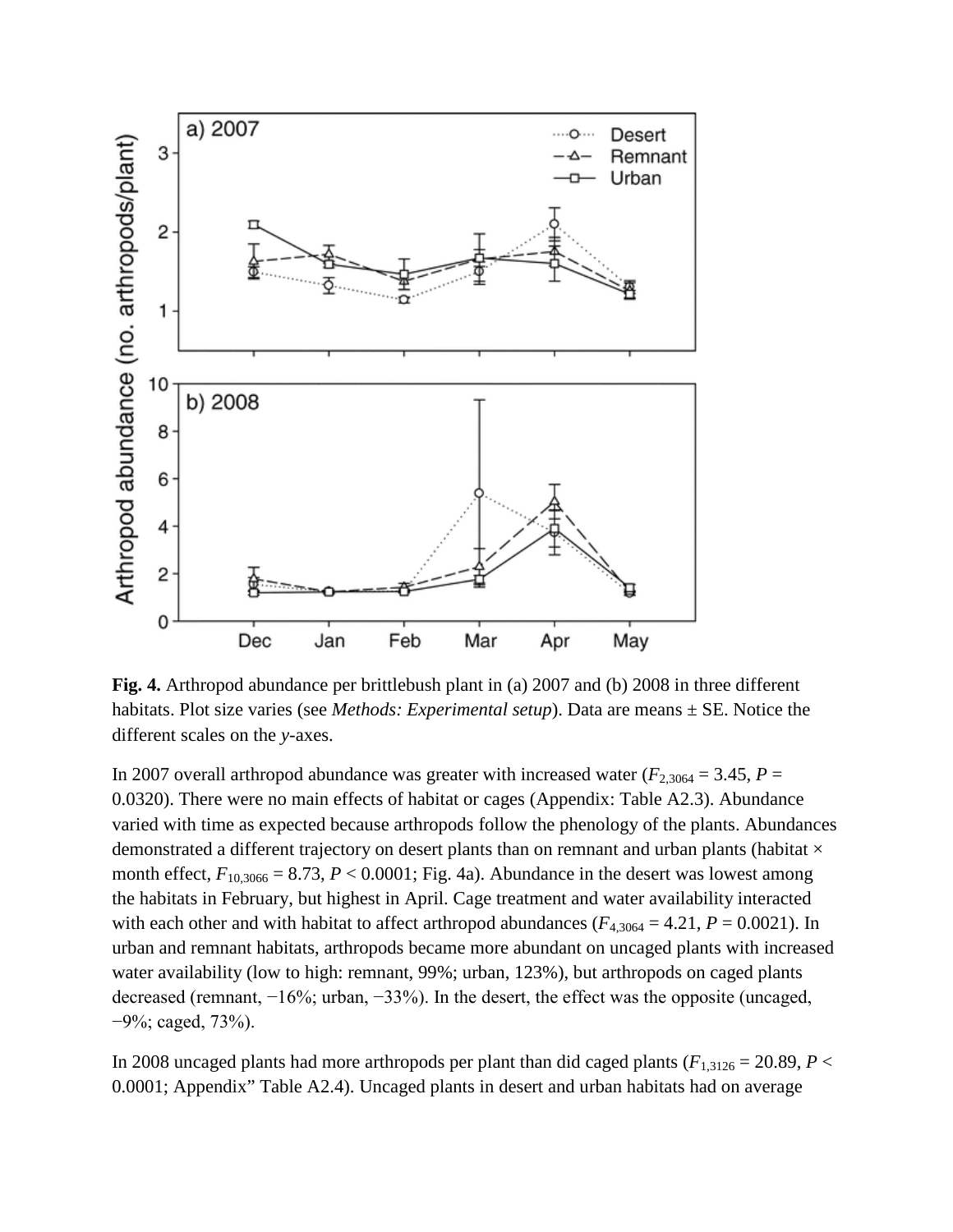54% and 66% more arthropods than caged plants (desert and urban, respectively; habitat  $\times$  cage effect,  $F_{2,3126} = 5.47$ ,  $P = 0.0042$ ;  $t = 4.01$ , Tukey-Kramer adjusted  $P = 0.0009$  and  $t = 3.97$ ,  $P =$ 0.0010). Arthropod abundance in the desert peaked in March while remnant and urban habitats peaked in April, with on average 18% higher abundances in remnant than urban habitats (habitat  $\times$  month effect,  $F_{10,3126} = 10.47$ ,  $P < 0.0001$ ; Fig. 4b). In 2008, water availability did not have any direct effect on arthropod abundance.

#### **Herbivore abundance**

As the majority of the arthropods were herbivores, factors affecting herbivore abundance were similar to those affecting total arthropod abundance (e.g., Fig. 4). Herbivore abundance increased with water availability in 2007 ( $F_{2,3066} = 3.13$ ,  $P < 0.0438$ ). Month was significant as expected because herbivores track the greening and flowering of the plants. Desert herbivores followed a different trajectory than urban and remnant herbivores (habitat  $\times$  month effect,  $F_{10,3068}$  = 9.71,  $P < 0.0001$ ). Herbivore abundance in the desert was lowest among the habitats in February, but highest in May. Herbivores on uncaged plants generally increased in abundance with increased water availability, while the ones on caged plants did not respond to water treatments  $(F_{2,3066} = 3.51, P = 0.0299)$ . In urban and remnant habitats, herbivores on uncaged plants increased in abundance with increasing water treatment (low to high; remnant, 130%; urban, 151%), but on caged plants they decreased with increasing water (remnant, −21%; urban,  $-38\%$ ;  $F_{4,3066} = 3.91$ ,  $P = 0.0036$ ). In the desert habitat, the trend was the opposite (uncaged −6%; caged 118%). The negative effect of cages on herbivore abundance was greatest at high water availability in urban habitats (*t* test,  $t = 3.96$ , Tukey-Kramer adjusted  $P = 0.0094$ ).



**Fig. 5.** Effect of cages on (a) herbivore abundance per brittlebush plant and (b) carnivore presence in 2008. Data are means + SE.

Similar to total arthropods, water availability did not have any effect on herbivore abundance in 2008 (Appendix: Table A2.6). Cages, however, reduced herbivore abundance by 2% ( $F_{1,3126}$  = 14.81,  $P = 0.0001$ ). This pattern was prominent in desert (15%) and urban (12%), but not in remnant (−3%) habitats (habitat × cage effect, *F*2,3126 = 5.31, *P* = 0.0050; desert *t* = 3.76, Tukey-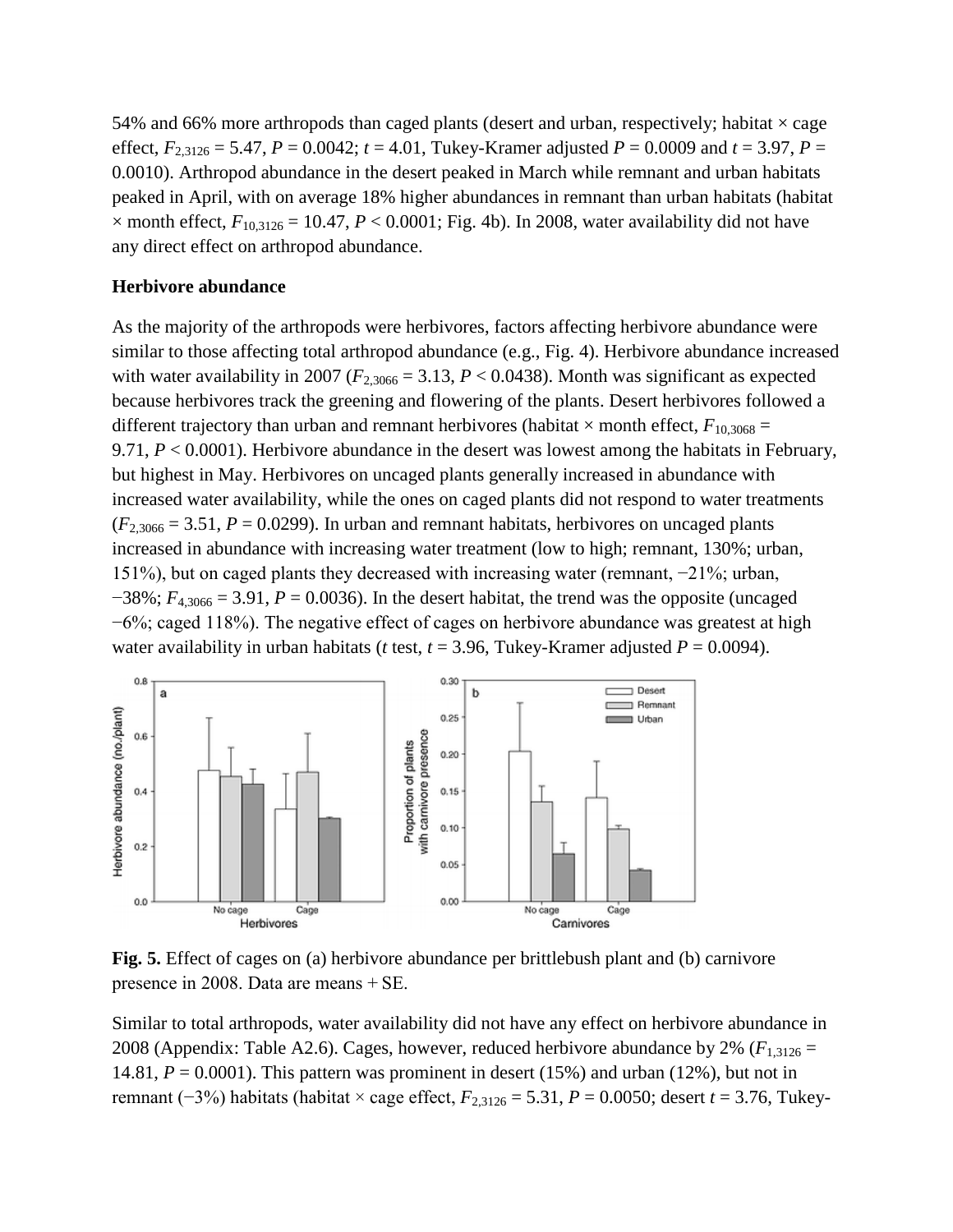Kramer adjusted  $P = 0.0024$  and urban  $t = 3.34$ ,  $P = 0.0110$ ; Fig. 5a). Herbivore abundance in the desert increased faster in March, while remnant and urban habitats shared similar trajectories, with on average 14% higher abundances in remnant habitats than urban. Abundances in March, however, showed considerable variation among the desert sites (habitat  $\times$  month effect,  $F_{10,3126}$  = 11.67, *P* < 0.0001).

#### **Carnivore presence**

The most important carnivore pattern in 2007 was the large difference between habitats. Neither cage nor water had any effect on carnivore presence. The full GEE (generalized estimating equations) model did not converge (not enough data to properly estimate the binomial probability structure). Thus, we based our analyses on a model with 13 factors plus the random factor (excluding the four-way and the habitat  $\times$  water  $\times$  month effects). The GEE analysis on carnivore presence revealed strong habitat effects in 2007, regardless of time ( $\chi^2$  = 24.50, *P* < 0.0001, Appendix: Table A2.7, habitat × month effect,  $\chi^2 = 12.82$ ,  $P = 0.2338$ ). In urban habitats 24.4% of the plants had carnivores present compared to remnant (46.7%) and desert (46.7%) habitats (urban vs. remnant,  $\chi^2 = 19.72$ ,  $P < 0.0001$ ; urban vs. desert,  $\chi^2 = 19.31$ ,  $P < 0.0001$ ).

A model with 12 factors plus random factor (further excluding the habitat  $\times$  cage  $\times$  month effect) also revealed strong habitat effects on carnivore presence in 2008, where only 5.4% of the plants in urban habitats had carnivores present compared to remnant (11.7%) and desert (17.2%) (habitat effect,  $\chi^2 = 26.18$ ,  $P < 0.0001$ ; Appendix: Table A2.8; urban vs. remnant,  $\chi^2 = 23.29$ ,  $P <$ 0.0001; urban vs. desert  $\chi^2$  = 29.56, *P* < 0.0001). Caged plants had 30.3% lower frequency of carnivore presence than uncaged plants (cage effect,  $\chi^2 = 7.18$ ,  $P = 0.0074$ ; Fig. 5b). Carnivores appeared on plants earlier in the desert than in remnant and urban habitats (habitat  $\times$  month effect,  $\chi^2 = 23.86$ ,  $P = 0.0080$ ). Carnivores on uncaged plants increased in frequency by 30% from low to high water availability, whereas carnivores on caged plants peaked at medium water availability (cage effect,  $\chi^2 = 6.40$ ,  $P = 0.0407$ ).

#### **Arthropod richness**

Whereas water affected arthropod abundance in 2007, it did not affect arthropod (morphospecies) richness per plant (Appendix: Table A2.9). Uncaged plants, however, had on average 11% higher arthropod richness than caged plants  $(F_{1,3064} = 5.04, P = 0.0248)$ . Richness followed similar trajectories as abundance in 2007, as arthropod richness in the desert was lowest among the habitats in February (0.18 species per plant) and highest in April (1.37 species per plant; habitat  $\times$  month effect,  $F_{10,3066} = 7.40$ ,  $P < 0.0001$ ). Similar to arthropod abundance the same year, arthropods on uncaged plants increased in richness with increasing water treatment and then decreased with increasing water on caged plants in urban and remnant habitats  $(F_{4,3064} =$ 3.55,  $P = 0.0068$ ). For example, in remnant habitats, richness on uncaged plants at low water availability was on average 0.67 per plant, compared to 0.86 on uncaged plants at high water availability ( $t = 4.02$ , Tukey-Kramer adjusted  $P = 0.0075$ ). This effect was greatest at high water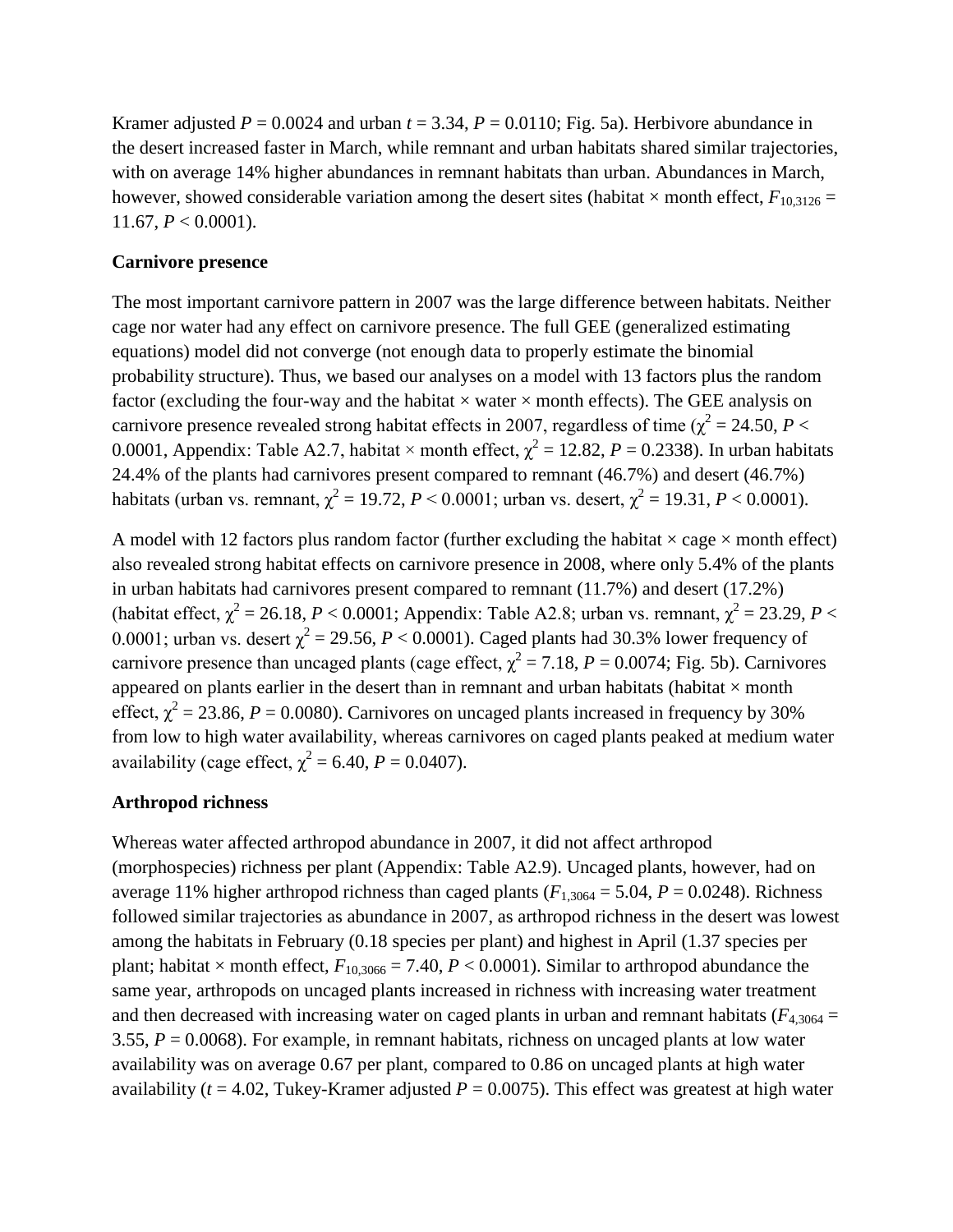availability in urban habitats as uncaged plants had 0.35 more taxa than caged plants (*t* = 3.70, Tukey-Kramer adjusted  $P = 0.0248$ ).

Water did not affect richness in 2008. The cage treatment, however, reduced arthropod richness by 25%  $(F_{1,3126} = 29.52, P < 0.0001$ ; Appendix: Table A2.10). This difference continued throughout the year (cage  $\times$  month effect,  $F_{5,3174} = 2.53$ ,  $P = 0.0270$ ). Similar to abundance, desert arthropods increased in richness faster than in the other habitats, and urban habitats had the lowest richness per plant (urban, 0.63; remnant, 0.80; desert, 0.95; habitat  $\times$  month effect,  $F_{10,3126} = 8.98$ ,  $P < 0.0001$ ).

## **Arthropod composition**

In 2007, arthropod family composition varied between the habitats (Fig. 6, left-hand panels). Desert habitats (Fig. 6a) had, in rank order, the dominant families Cicadellidae (10.56%), Tingidae (9.80%), Aphididae (8.91%), and Rhopalidae (8.78%). Whereas these four families are all major herbivore families, the fifth dominant family was the predator family Thomisidae (5.47%). Abundant families in remnant areas (Fig. 6c) were Aphididae (20.49%), Tingidae (16.32%), Lygaeidae (10.53%), Rhopalidae (8.82%), and Chironomidae (6.83%). Thomisidae was ranked 6th (3.13%). For comparison, Chironomidae were only found once in the desert (ranked 54th). The most abundant families in the urban habitat (Fig. 6e) were Rhopalidae (23.68%), Aphididae (18.58%; see Plate 1), Tingidae (10.88%), Cicadellidae (9.72%), and Miridae (5.97%). Here, Thomisidae and Chironomidae (1.06%) were ranked as 12th and 16th, respectively. The predator families Thomisidae and Chrysopidae (10th) shared the same rank space, with 1.35% each.



**Plate 1.** Aphids are urban adapters—the arthropod equivalent to pigeons, starlings, and sparrows. Photo credit: C. Bang.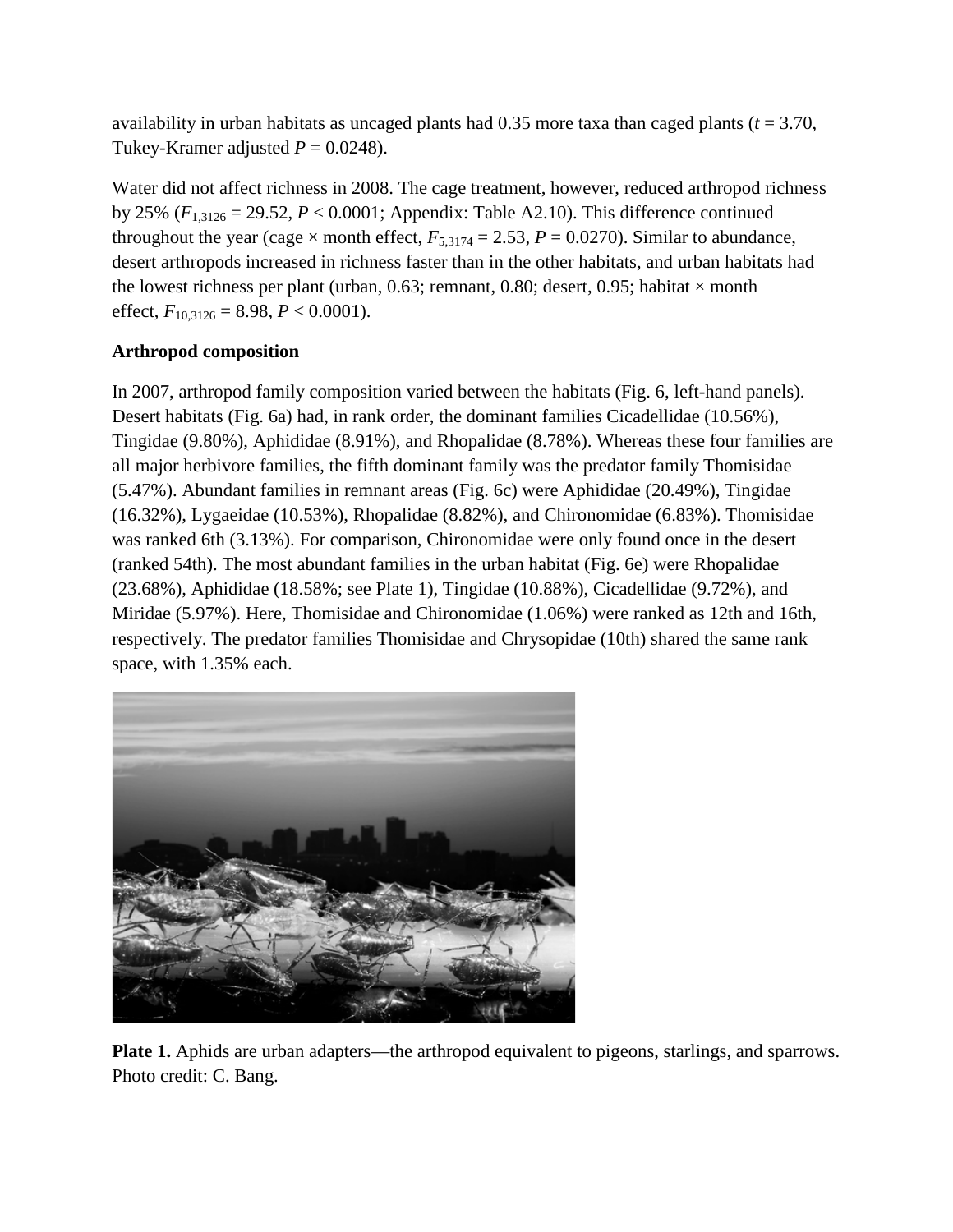

**Fig. 6.** Top five arthropod families in three habitats in 2007 and 2008. The arthropods were collected from 540 brittlebushes (*Encelia farinosa*, Asteraceae) over six months (December– May) each year.

In 2008 all the habitats were dominated by Aphididae, but great differences were found among the habitats (Fig. 6, right-hand panels). In the desert (Fig. 6b) Aphididae comprised 29.6% of the samples, followed by Thripidae (21.95%), Chrysopidae (9.24%), Plutellidae (6.35%), and Miridae (4.19%). Again, a predator family was ranked among the top five families in the desert (Chrysopidae). In the remnant habitat (Fig. 6d), the dominant families were Aphididae (62.03%), Tingidae (8.15%), Thripidae (7.83%), Chironomidae (2.88%), and Cicadellidae (2.27%). In urban habitats (Fig. 6f) Aphididae (59.15%), Cicadellidae (6.43%), Miridae (5.37%), Tingidae (5.23%), and Thripidae (4.52%) were the most abundant families.

#### **Diversity and evenness**

For both richness and rarefied richness, diversity was higher in the desert for both years, whereas urban habitats had the lowest diversity (Table 1). Evenness was highest in desert and lowest in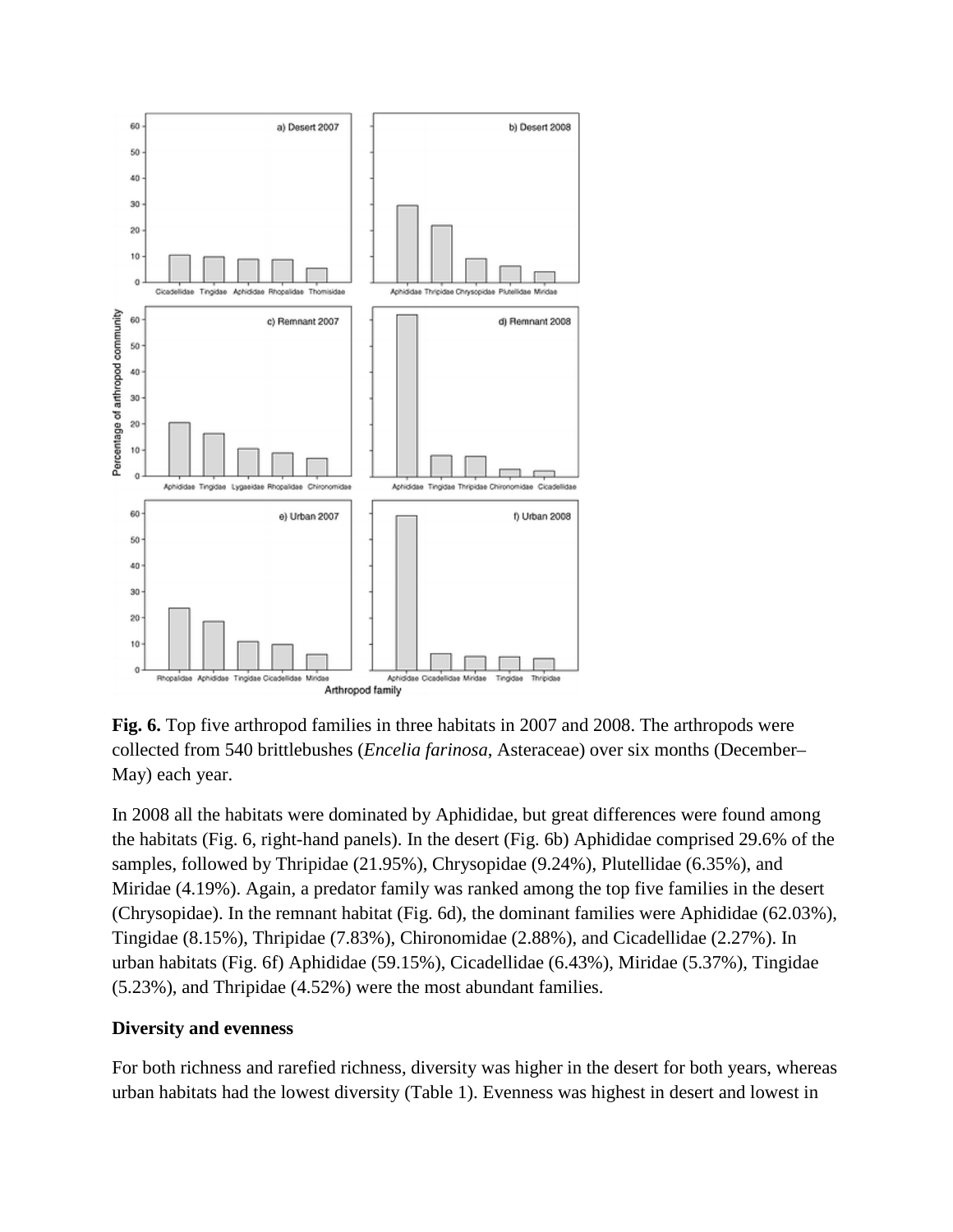urban habitats, whereas remnant habitats were intermediate. This pattern was consistent at both taxonomic levels.

|                              | Abundance |      | Richness |      | Diversity (rarefaction 6<br>SD) |                     | Evenness†<br>$(e^H/S)$ |       |
|------------------------------|-----------|------|----------|------|---------------------------------|---------------------|------------------------|-------|
| Habitat and<br>morphospecies | 2007      | 2008 | 2007     | 2008 | 20071                           | 2008 <sup>±</sup>   | 2007                   | 2008  |
| Desert                       | 830       | 2325 | 111      | 108  | $110.65 \pm$<br>0.58            | $91.42 \pm$<br>3.27 | 0.463                  | 0.163 |
| Herbivores                   | 546       | 1656 | 51       | 49   |                                 |                     |                        |       |
| Carnivores                   | 120       | 327  | 23       | 27   |                                 |                     |                        |       |
| Remnant                      | 1069      | 2794 | 101      | 95   | $91.28 \pm$<br>2.82             | $76.66 \pm$<br>3.28 | 0.240                  | 0.070 |
| Herbivores                   | 648       | 2352 | 49       | 44   |                                 |                     |                        |       |
| Carnivores                   | 128       | 214  | 26       | 21   |                                 |                     |                        |       |
| Urban                        | 1084§     | 1471 | 97       | 75   | $87.68 \pm$<br>2.64             | 74.86 $\pm$<br>0.37 | 0.250                  | 0.116 |
| Herbivores                   | 850§      | 1196 | 53       | 31   |                                 |                     |                        |       |
| Carnivores                   | 64§       | 70   | 19       | 18   |                                 |                     |                        |       |

**TABLE 1.** Community measures for arthropods sampled from 180 brittlebushes per habitat, monthly from December to May, identified to morphospecies.

Notes: By ''carnivores'' we refer to predatory arthropods. Rarefied diversity is compared at maximum common sample size. See Diversity and evenness for measures on family. †E is the notation for evenness of the Buzas-Gibson index; H is Shannon's diversity index; S is the number of species. ‡In 2007, 830 samples; in 2008, 1470 samples. § The February sample is missing from one location.

In addition to the calculated evenness measures (Table 1), analysis of covariance on the slopes of log-transformed ranks (of family abundance) indicates that evenness was higher in the desert and lowest in the urban habitat in 2007, as desert had a less steep slope than remnant and urban (ANCOVA,  $F_{1,2} = 8.06$ ,  $P = 0.0005$ ;  $β_1 = −1.401$  vs.  $β_1 = −1.622$  (remnant), Tukey-Kramer,  $P <$ 0.0001;  $β_1 = -1.401$  vs.  $β_1 = -1.675$  (urban),  $P < 0.0001$ ). The urban slope was steeper than the remnant slope ( $P = 0.0434$ ). In 2008 the desert community structure switched from an even to a less even community. Desert and remnant slopes were different (ANCOVA,  $F_{1,2} = 1.91$ ,  $P =$ 0.1516;  $β₁ = −1.835$  vs.  $β₁ = −1.712$  (remnant), Tukey-Kramer,  $P < 0.0001$ ;  $β₁ = −1.835$  vs.  $β₁ =$ −1.708 (urban), *P* = 0.0024; remnant vs. urban *P* = 0.3349). Similar analyses were performed on morphospecies, but are not reported since the results were similar.

Since these slopes are dependent on species richness, expected evenness should be calculated at a standardized size, which is the purpose of rarefaction. Desert had higher evenness (of families) in 2007 than did remnant and urban (Hurlbert's PIE; desert, 0.949, 95% confidence interval [0.948–0.950]; remnant, 0.902 [0.897–0.908]; urban, 0.879 [0.873–0.885]; sample size 761). In 2008, desert maintained the highest evenness, whereas remnant had the lowest evenness (desert,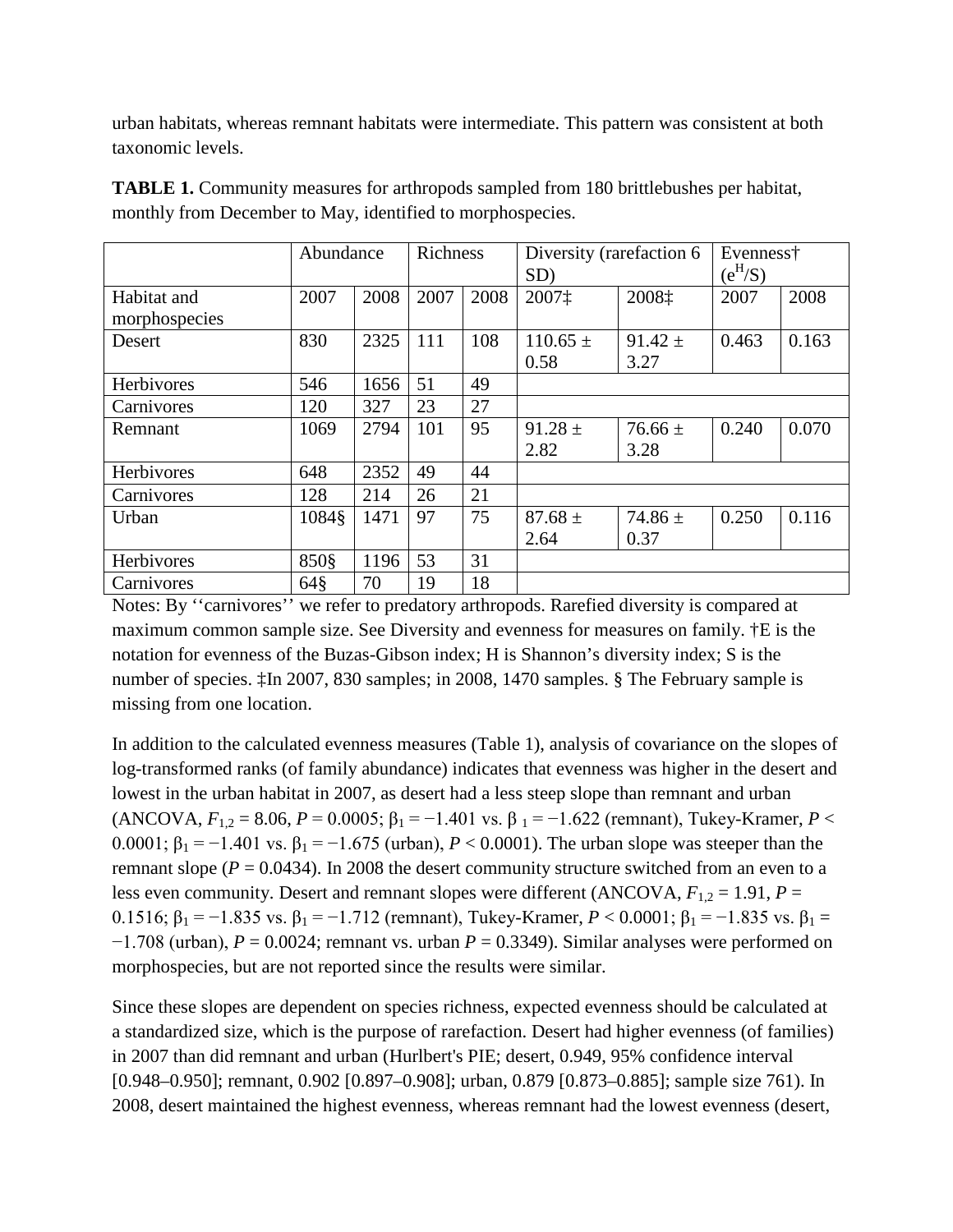0.846 [0.838–0.854]; remnant, 0.597 [0.575–0.618]; urban, 0.637 [0.632–0.641]; sample size 1381).

#### **Similarity**

Urban arthropod communities were clearly dissimilar from desert arthropod communities, with remnant habitats falling somewhere in between. Ordination of the families gave the clearest results (Fig. 7a), but ordination of morphospecies was also informative, since the desert communities for 2008 almost overlapped with the 2007 samples (Fig. 7b).



**Fig. 7.** Nonmetric multidimensional scaling of log-transformed  $(\log 10[n + 1])$  arthropod (a) family abundances and (b) morphospecies abundances in nine locations in 2007 and 2008 based on Bray-Curtis distance. For (a) family abundances, stress = 0.255; axis 1 explains 52.8% of the variation and axis 2 explains 14.0%. For (b) morphospecies abundances, stress = 0.300; axis 1 explains 37.9% of the morphospecies variation, and axis 2 explains 14.5%. For the habitat site key, see the Fig. 2 legend.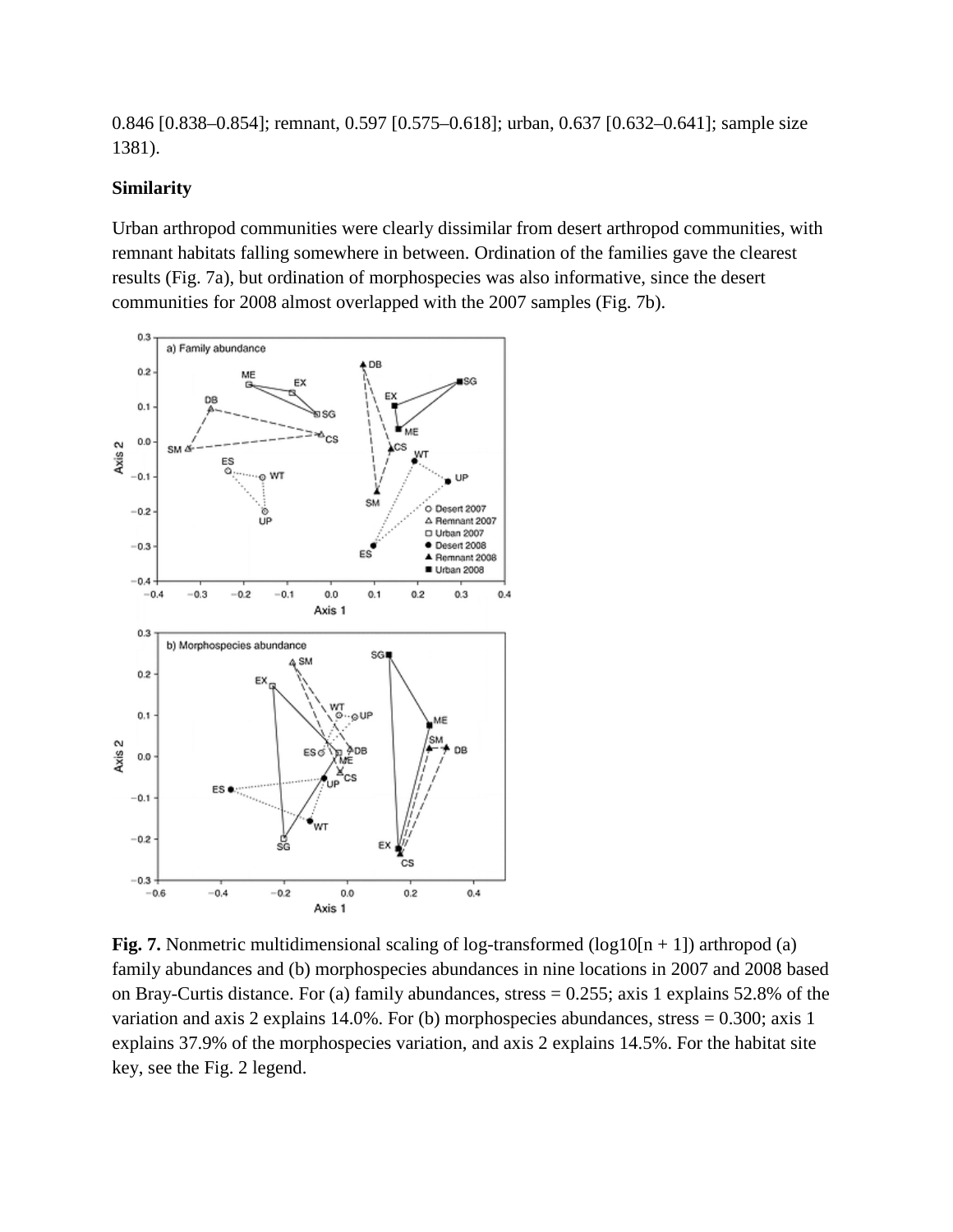A difference of >40% in arthropod composition was observed between desert and urban habitats, whereas the smallest difference was between desert and remnant habitats (38%, SIMPER analysis; Table 2). This pattern was similar for both years, but the arthropod families that contributed to these differences varied. It was not always the dominant group that contributed to the major differences. For example, Braconidae (a parasitoid wasp) was ranked 8th in urban habitats in 2007, whereas the fruit fly family Tephritidae was ranked 7th in the desert, and the spider families Dictynidae and Araneidae were ranked 9th and 11th, respectively, in remnant habitats in 2008.

|             |                   |                 | Contribution of similarity† |                         |  |  |  |
|-------------|-------------------|-----------------|-----------------------------|-------------------------|--|--|--|
| Habitat     | <b>Difference</b> | Shared          | Contributing family         | Contributing family     |  |  |  |
|             | (% )              | families $(\%)$ | (% )                        | (% )                    |  |  |  |
| 2007        |                   |                 |                             |                         |  |  |  |
| Desert vs.  | 38.41             | 40              | Aphididae (remnant,         | Chironomidae            |  |  |  |
| remnant     |                   |                 | 1.613)                      | (remnant, 1.602)        |  |  |  |
| Desert vs.  | 41.08             | 35              | Aphididae (urban,           | Braconidae (urban,      |  |  |  |
| urban       |                   |                 | 1.718)                      | 1.427)                  |  |  |  |
| Remnant vs. | 39.12             | 36              | Miridae (urban,             | Chironomidae            |  |  |  |
| urban       |                   |                 | 1.553)                      | (remnant, 1.435)        |  |  |  |
| 2008        |                   |                 |                             |                         |  |  |  |
| Desert vs.  | 37.86             | 38              | Tingidae (remnant,          | Chironomidae            |  |  |  |
| remnant     |                   |                 | 1.601)                      | (remnant, 1.526)        |  |  |  |
| Desert vs.  | 40.79             | 38              | Tephritidae (desert,        | Tingidae (urban, 1.506) |  |  |  |
| urban       |                   |                 | 1.875)                      |                         |  |  |  |
| Remnant vs. | 38.29             | 38              | Dictynidae (remnant,        | Araneidae (remnant,     |  |  |  |
| urban       |                   |                 | 1.661)                      | 1.441)                  |  |  |  |

**TABLE 2.** Results of SIMPER analysis between arthropod family compositions in the three different habitats based on Bray-Curtis distance.

† Only the two most important contributing families are listed.

### **Discussion**

It has been a long-standing goal for ecologists to determine whether structure and diversity in biological communities are imposed by resources and competition (bottom-up) or predation, disease, or parasitism (top-down) (e.g., Hairston et al. 1960, Menge and Sutherland 1976, 1987, Leibold 1989, Hairston and Hairston 1993). Although these forces have been explored in many natural and agroecosystems, they are not well understood in urban areas. Understanding the relative importance of these forces is the key to unlocking how urbanization alters abundances, diversity, and composition of urban biological communities. In natural and agroecosystems studies, experiments controlling bottom-up and top-down forces are typically employed to test the relative importance of each to community diversity and trophic structure (e.g., Tilman and Downing 1994, Schmitz and Sokol-Hessner 2002). Yet, the equivalent experiments are very rare in urban ecological research. Here, we quantified the effects of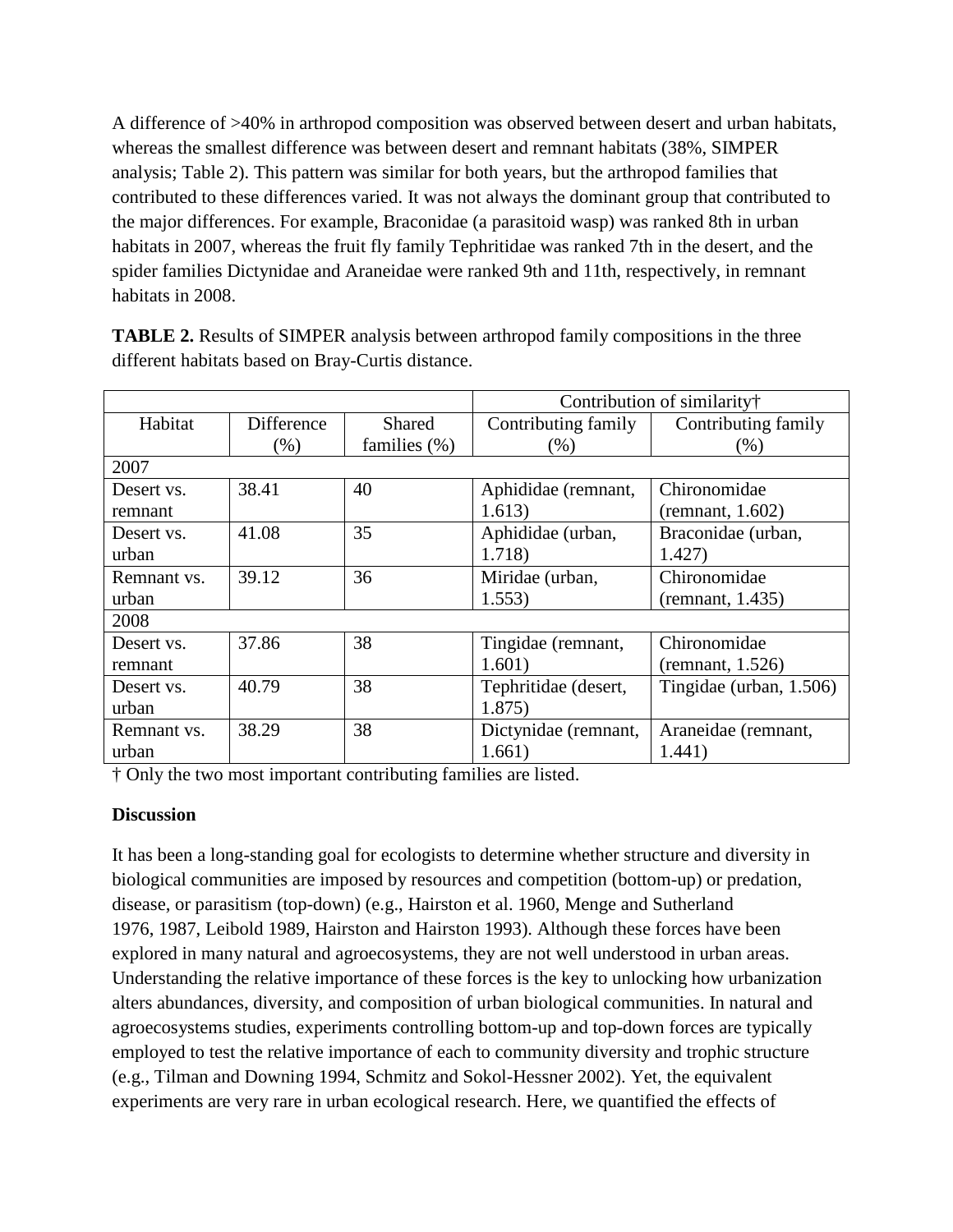predators (top-down) and water as a resource (bottom-up) on the relative abundance and richness of herbivorous and carnivorous arthropods, and ultimately on plant growth and biomass. More importantly, we were interested in exploring how these vary among urban, remnant, and natural desert sites within an urban–rural landscape patchwork. Our findings can be grouped broadly into four categories: strong interannual differences, strong effects of land use, strong but variable effects of water, and serendipitous cage effects, which practically reversed the experiment.

### **Strong interannual differences**

Weather had a major impact on our results. In addition to limiting plant growth, unusually cold weather in 2007 also likely affected arthropod abundance and richness directly, as abundance remained relatively low throughout the year. The most dominant group in our study, aphids, is sensitive to cold temperatures and can be killed by just a few hours below the freezing point (Bale et al. 1988). If lower temperature limitations are relaxed, however, then aphids have the potential to increase quickly in population size (Hazell et al. 2010), as evidenced in all habitats the second year of this study.

## **Strong effects of land use**

Habitat type had strong effects on plant growth and arthropod richness and abundance. Although urban habitats also suffered some frost damage and reduced arthropod abundance, interannual variation was strongly damped. The urban heat island has previously been credited for increased plant survival in cities during cold winters (Baker et al. 2002), and increased minimum temperature could explain the rapid recovery of urban plants after the frost event. However, urban plant growth was also significantly better the second year, when the differences in minimum temperatures were less pronounced. Because plants in all habitats received the same levels of water and nutrients, the reason for the difference in plant growth must have been due to characteristics of the habitat itself. We suggest that sheltering effects of the built structures in urban habitats contribute to more favorable growth conditions. This led us to test the effects of wind speed on plant growth in cities (Bang et al. 2010), where reduced wind speed led to increased plant growth in cities.

Although much of the difference in plant growth may be explained by the sheltering factors, the habitat effects played out differently through various interactions. In many cases, habitat effects were expressed as differences in phenology (habitat  $\times$  month effect). The timing of peak growth, peak abundance, and peak richness differed between desert habitats and urban habitats, with remnant habitats either intermediate or more similar to urban habitats. The habitat effect was most pronounced in 2008, but the interaction effects with habitat were strong both years.

### **Strong, but variable, effects of water**

As expected in a desert ecosystem, water had strong effects on plant growth, total arthropod abundance, and on abundance of herbivores. Water availability seemed to have the strongest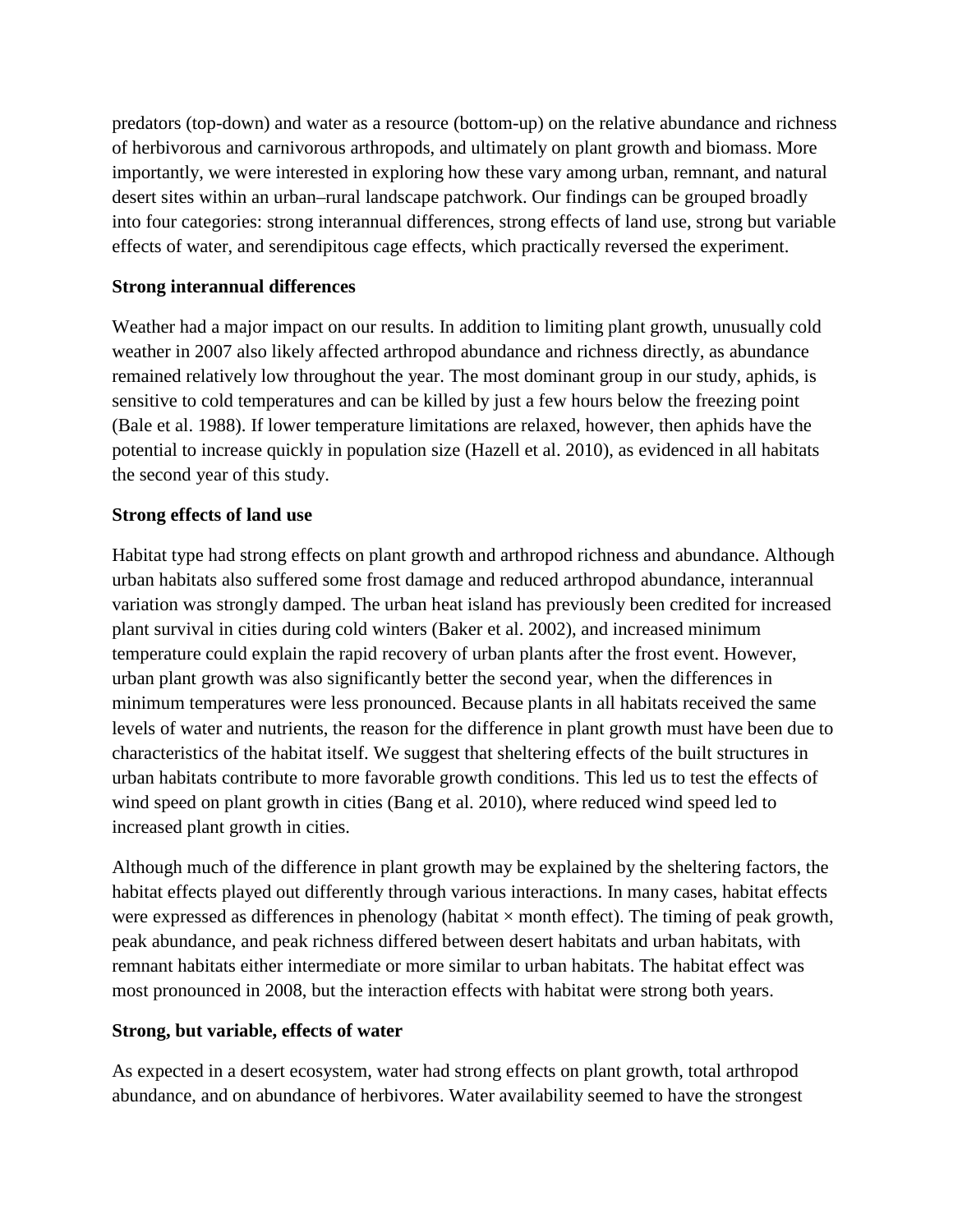effects in the dry year (2007), whereas in 2008 the effects of water were mediated through complex interactions with cage and habitat. Many of the plants at particularly one urban location reached maximum size during the second season, and signs of root binding were present. Productivity in urban habitats thus seemed not to be affected by water availability only. We suggest that water was not a limiting factor for plant growth in urban habitats in 2008.

#### **Serendipitous cage effects**

Unintended cage effects allowed us to understand the role of arthropod predators rather than birds on trophic structure and plant growth. If predatory birds controlled arthropod abundances, then caged plants should have higher abundances of arthropods than uncaged plants. Instead, the opposite occurred. Unexpectedly, our cage design seemed to not only exclude birds but also deterred colonization of arthropods. The positive effects of caging on plant growth and unexpected negative effects on arthropod abundance (in 2008) suggest two mechanisms, or more likely, a combination of them. First, the cage design provided stabilization and protection against wind, thereby releasing the plant from mechanical stress and allowing the plant to accumulate more aboveground biomass (Cordero et al. 2007). Second, the increased abundance of herbivores on uncaged plants correlated with reduced plant biomass, whereas the herbivore-released caged plants correlated with higher plant biomass and fewer herbivores. We did not measure herbivore damage in this study, but insecticide-treated brittlebushes in a similar study revealed higher biomass when arthropods were removed, suggesting negative effects of invertebrate herbivory (J. L. Sabo, *unpublished data*). The reduced biomass on plants with more herbivores could be a direct effect of phloem and tissue consumption by herbivores, but may also be an indirect effect of the cost of induced plant resistance via secondary plant compounds or mechanical defenses that deter herbivory (Kunze et al. 1995, Karban and Baldwin 1997). Alternatively, the increased growth of caged plants may have deterred herbivores via increase in carbon-based defenses (Karban and Baldwin 1997). Whatever the actual mechanisms, caged plants functionally became one-trophic-level systems (Power 1992), and uncaged plants became two- or three-trophic-level systems. Carnivores occurred more often on uncaged plants, without any obvious negative effects on herbivore abundance. This might suggest that carnivores respond to herbivores (bottom-up) rather than controlling them (top-down). Thus, the unexpected cage effect suggests impacts of herbivorous arthropods on plant growth, while our question about bird predation effects remains unresolved (Fig. 1).

#### **Bottom-up or top-down?**

Our initial goal was to examine bottom-up and top-down forces in habitats with different urban settings. The effects of water (bottom-up) and arthropod predators (top-down), however, were subtle. In most cases they were overridden by climate and habitat type and mediated through complex interactions with cage and habitats.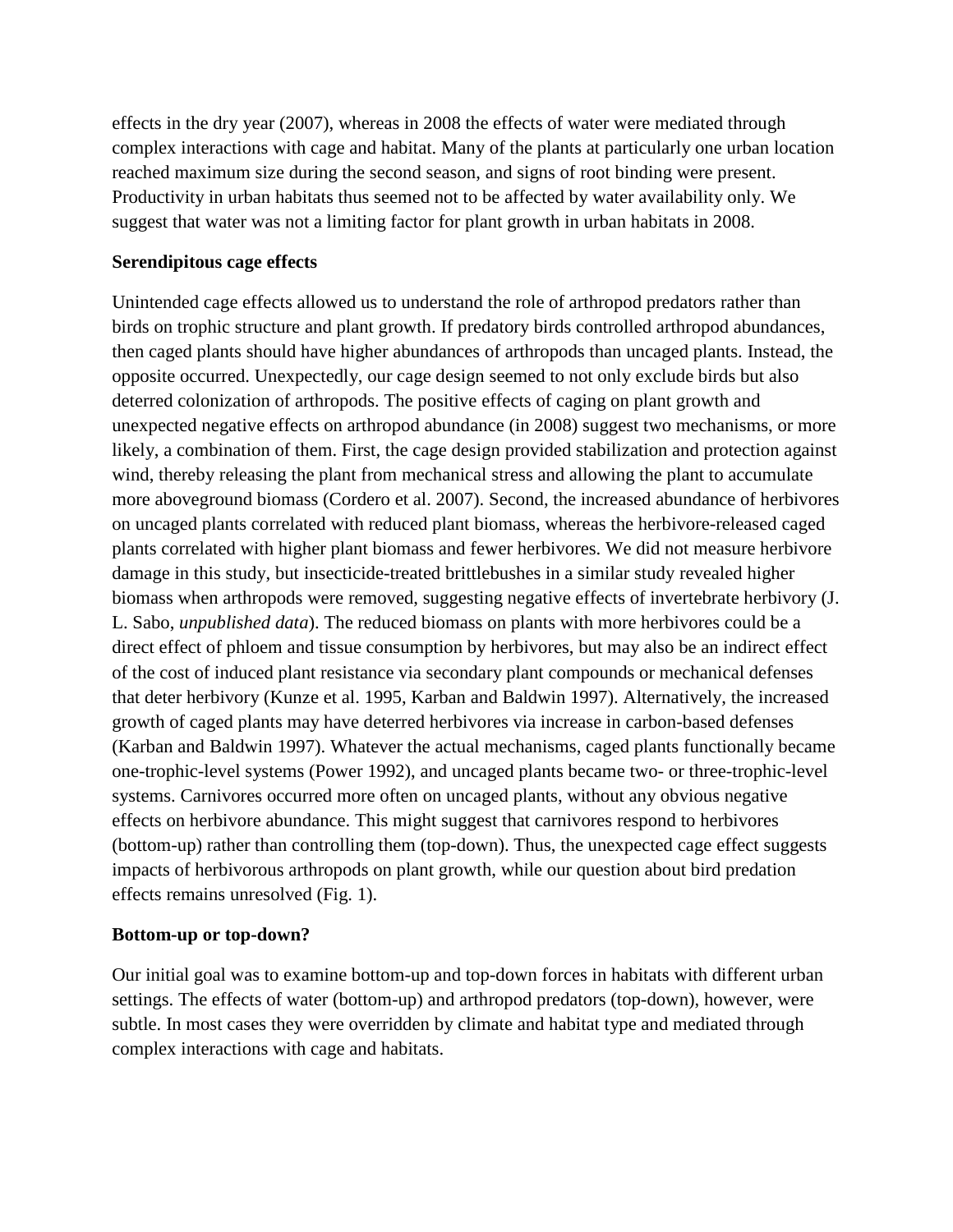If desert ecosystems are controlled from the bottom up, then improved plant growth and water availability should stimulate an increase in arthropod abundance as well (herbivores and carnivores) (Crawford 1986). This prediction was confirmed in the desert habitats where improved plant growth the second year was associated with increased arthropod abundance (both herbivores and carnivores). In the same vein, if urban systems exhibit strictly bottom-up control, we would expect to see higher abundances of arthropods on urban plants, because urban plants grew notably better. This prediction was not supported. Documenting strong top-down effects in terrestrial ecosystems has proven difficult in non-urban ecosystems (Strong 1992), due to differences among species within trophic levels or differences in species interactions in changing environments (Hunter and Price 1992). Low abundance of carnivores raises the question of whether the carnivores in our study comprised a functionally significant trophic level (sensu Murdoch 1966, Fretwell 1987, Power 1992). Controlling predatory arthropods in addition to birds and then measuring changes in herbivore abundance would be a way to test the effects of carnivorous vertebrates and invertebrates. Our results thus suggest that bottom-up forces are strong in the desert, whereas in urban habitats, bottom-up forces are weak, despite no evidence for strong top-down forces.

The proportion of two spider families differed between remnant and urban habitats in 2008. Carnivores have more efficient energy assimilation than most herbivores, and a low carnivore: herbivore ratio implies a slow energy turnover rate through the consumer pathway whereas a high ratio implies a rapid flow rate (Begon et al. 1996). The carnivore herbivore ratio was very low in both remnant and urban habitats, and carnivores were generally more dominant in the desert than in remnant and urban habitats, indicating a shift in trophic dynamics. We suggest that predatory arthropods are more important for structuring the community in desert habitats than in urban habitats.

### **Arthropod composition and diversity**

Diversity was lower in urban habitats than in desert habitats at both family and morphospecies levels. Interestingly, richness and diversity were lower in the presumably more favorable year (2008) in all habitats. Evenness, which is a component of diversity, was higher in desert than urban habitats, but also declined the second year. This supports previous research for birds richness and evenness decline leading to biodiversity loss in urban areas (Shochat et al. 2010). Shochat et al. (2010) suggested that interspecific competition favoring synanthropic species (species associated with humans) is a structuring factor in urban ecosystems for birds. It is yet unclear if urban arthropod communities are structured by competition, and other factors may also influence diversity (e.g., species–area effects). The strong presence of aphids in urban environments, however, suggests that they are urban adapters—the arthropod equivalent to pigeons, starlings, and sparrows.

### **Remnant communities are intermediate between urban and wildland**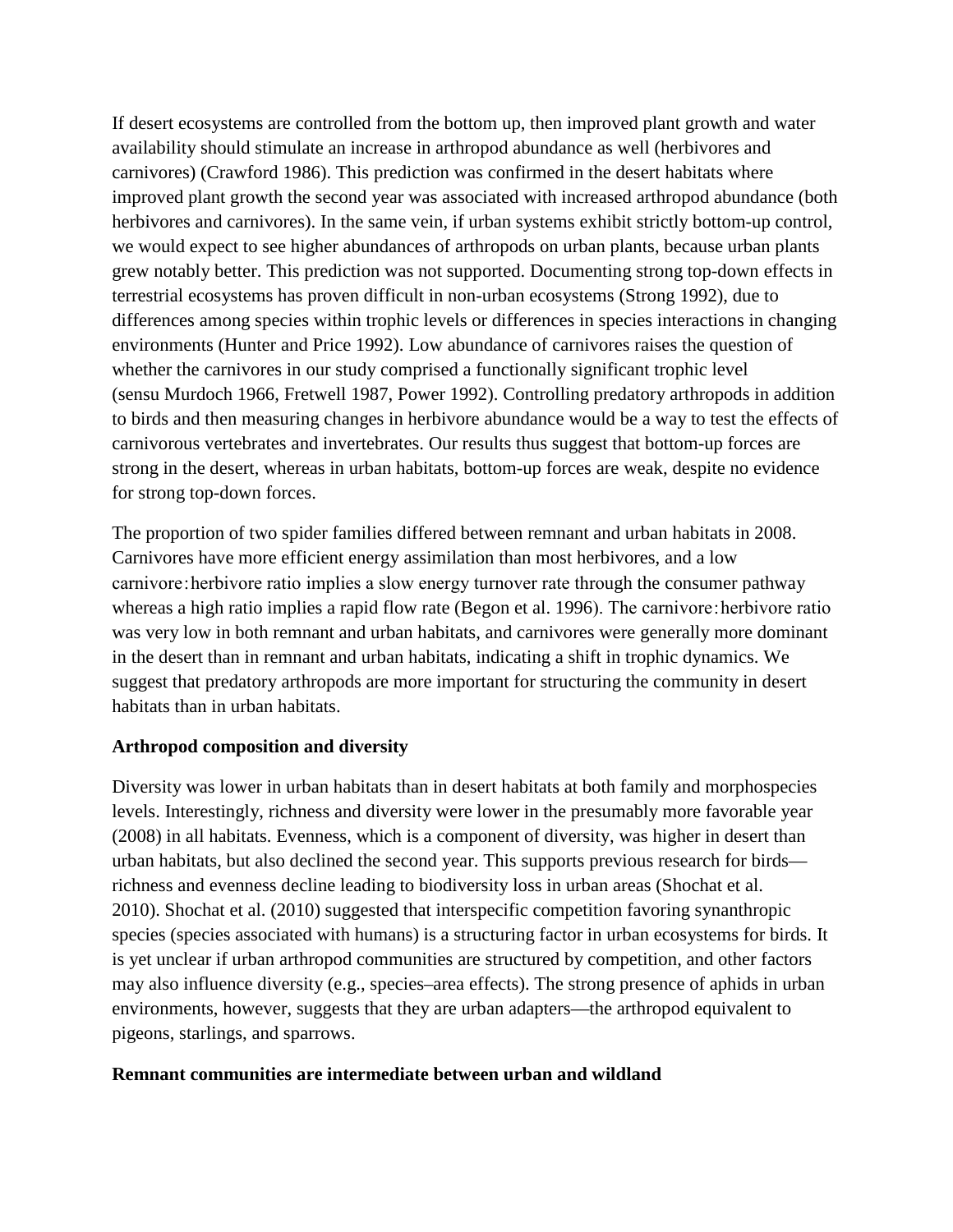Although the composition of arthropods changed between the two years, the relationships between the habitat categories remained similar. Remnant habitats are interesting because they are preserved habitats that mimic wildlands. They are also susceptible to fragmentation effects (e.g., obstruction of dispersal patterns, reproductive isolation, inflow of synanthropic species), as they become increasingly isolated as the city expands its boundaries (Collinge 1996, Pinheiro et al. 2006). In the Phoenix (Arizona, USA) metropolitan area, the distance from the city core to the urban fringe increased by one mile (∼1.61 km) per year from 1990 to 1998 (Gober and Burns 2002). Our results show that richness, evenness, and composition (especially the dominance of aphids) of remnant habitats are not like their desert counterparts even though habitat structure (plants) is similar. The timing of peak growth and abundances (phenology) was sometimes more similar to urban habitats than desert habitats. This has important implications for biodiversity conservation in cities, as it suggests that simply preserving habitats is not enough to maintain original community structure and natural fluctuations (Palmer et al. 1997, Faeth et al. 2011).

### **Trophic dynamics in cities**

Caution is advised when extrapolating our results to non-arid cities. Water is an important factor in arid and desert ecosystems, and an increase in water stimulates productivity. In other cities, water may not be limiting for productivity. Urban ecosystems in arid areas have, in addition to water, local features that contribute to high productivity, such as sheltering buildings and the urban heat island (Kuttler 2008). These features are shared with many cities around the world, even if water is not limiting. Another effect of urbanization is an increase in nitrogen deposition and  $CO<sub>2</sub>$  uptake, which can be significant for plant growth (Gregg et al. 2003, Grimm et al. 2008*a*, Trusilova and Churkina 2008). It is therefore reasonable to expect increased productivity in most cities in comparable habitat types relative to wildland habitats, which then provides a template for bottom-up forces (Faeth et al. 2011).

Understanding the factors that determine biodiversity and trophic structure are two of the central pursuits of ecology. There is ample evidence that both resources and consumers determine species richness and trophic structure (Paine 1966, Rosenzweig 1973, Oksanen and Oksanen 2000, Price and Hunter 2005, Redfern and Hunter 2005). Most of this evidence comes from ecosystems that are outside of urban cores. Here, we have presented some of the first experimental evidence that the controls of biodiversity and trophic dynamics are qualitatively different in urban settings. The effect of urban development in many cases overrides the effects of more traditional mechanisms leading to community structure (resources and consumers).

### **Acknowledgments**

We thank teachers and students at Excelencia and Meyer Elementary Schools, park managers and rangers, H. Gan, C. Hamilton, M. P. King, E. Manton, K. McCluney, A. Samuelsen, L. L. T. Taft, and S. Wittlinger for help in the field, and J. Navarro and M. Tseng for help with arthropod identification. P. S. Warren and N. B. Grimm, as well as the reviewers, provided helpful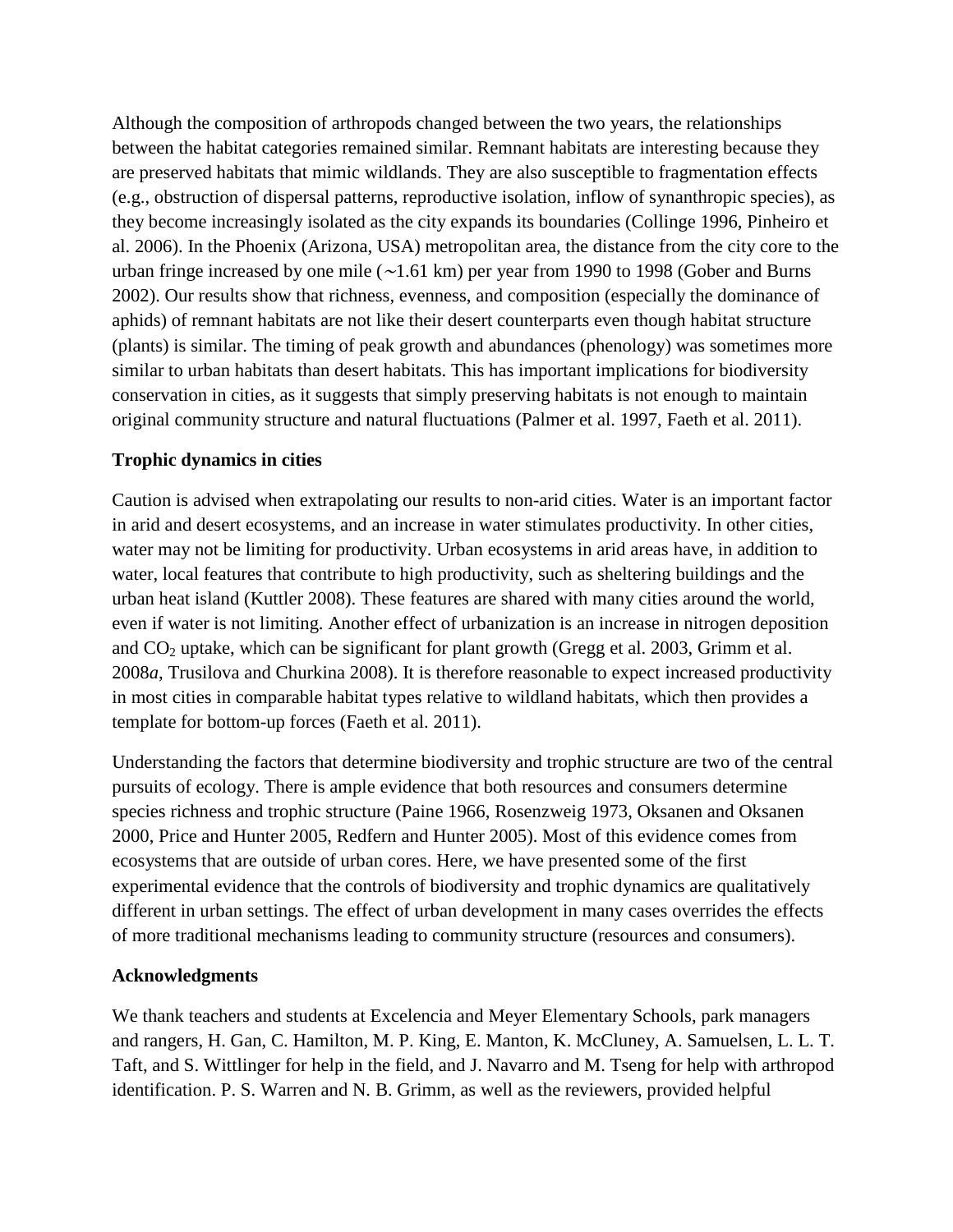comments on the manuscript. This material is based upon work supported by the National Science Foundation (NSF) under Grant number DEB 0423704, Central Arizona–Phoenix Long-Term Ecological Research (CAP LTER), and NSF DEB 0444228 to S. H. Faeth and J. L. Sabo.

### **Literature Cited**

Baker, L. A., A. J. Brazel, N. Selover, C. Martin, N. McIntyre, F. R. Steiner, A. Nelson, and L. Musacchio. 2002. Urbanization and warming of Phoenix (Arizona, USA): Impacts, feedbacks and mitigation. Urban Ecosystems 6:183–203.

Bale, J. S., R. Harrington, and M. S. Clough. 1988. Low temperature mortality of the peachpotato aphid *Myzus persicae*. Ecological Entomology 13:121–129.

Bang, C., J. L. Sabo, and S. H. Faeth. 2010. Reduced wind speed improves plant growth in a desert city. PLoS ONE 5:e11061.

Bartlett, T. 2005. Bugguide.net [hosted by Iowa State University]. http://bugguide.net/search/

Begon, M., J. L. Harper, and C. R. Townsend. 1996. Ecology: individuals, populations, and communities. Third edition. Blackwell Science, Oxford, UK

Blair, R. 2004. The effects of urban sprawl on birds at multiple levels of biological organization. Ecology and Society 9(2):5.

Borror, D. J., C. A. Triplehorn, and N. F. Johnson. 1989. An introduction to the study of insects. Sixth edition. Saunders College Publishing, Philadelphia, Pennsylvania, USA.

Cadenasso, M. L., S. T. A. Pickett, and K. Schwarz. 2007. Spatial heterogeneity in urban ecosystems: reconceptualizing land cover and a framework for classification. Frontiers in Ecology and the Environment 5:80–88.

Chace, J. F., and J. J. Walsh. 2006. Urban effects on native avifauna: a review. Landscape and Urban Planning 74:46–69

Chapin, F. S., III, P. A. Matson, and H. A. Mooney. 2002. Principles of terrestrial ecosystem ecology. Springer-Verlag, New York, New York, USA.

Chapin, F. S., III, B. H. Walker, R. J. Hobbs, D. U. Hooper, J. H. Lawton, O. E. Sala, and D. Tilman. 1997. Biotic control over the functioning of ecosystems. Science 277:500–504.

Clarke, K. R. 1993. Non-parametric multivariate analyses of changes in community structure. Australian Journal of Ecology 18:117–143.

Collinge, S. K. 1996. Ecological consequences of habitat fragmentation: Implications for landscape architecture and planning. Landscape and Urban Planning 36:59–77.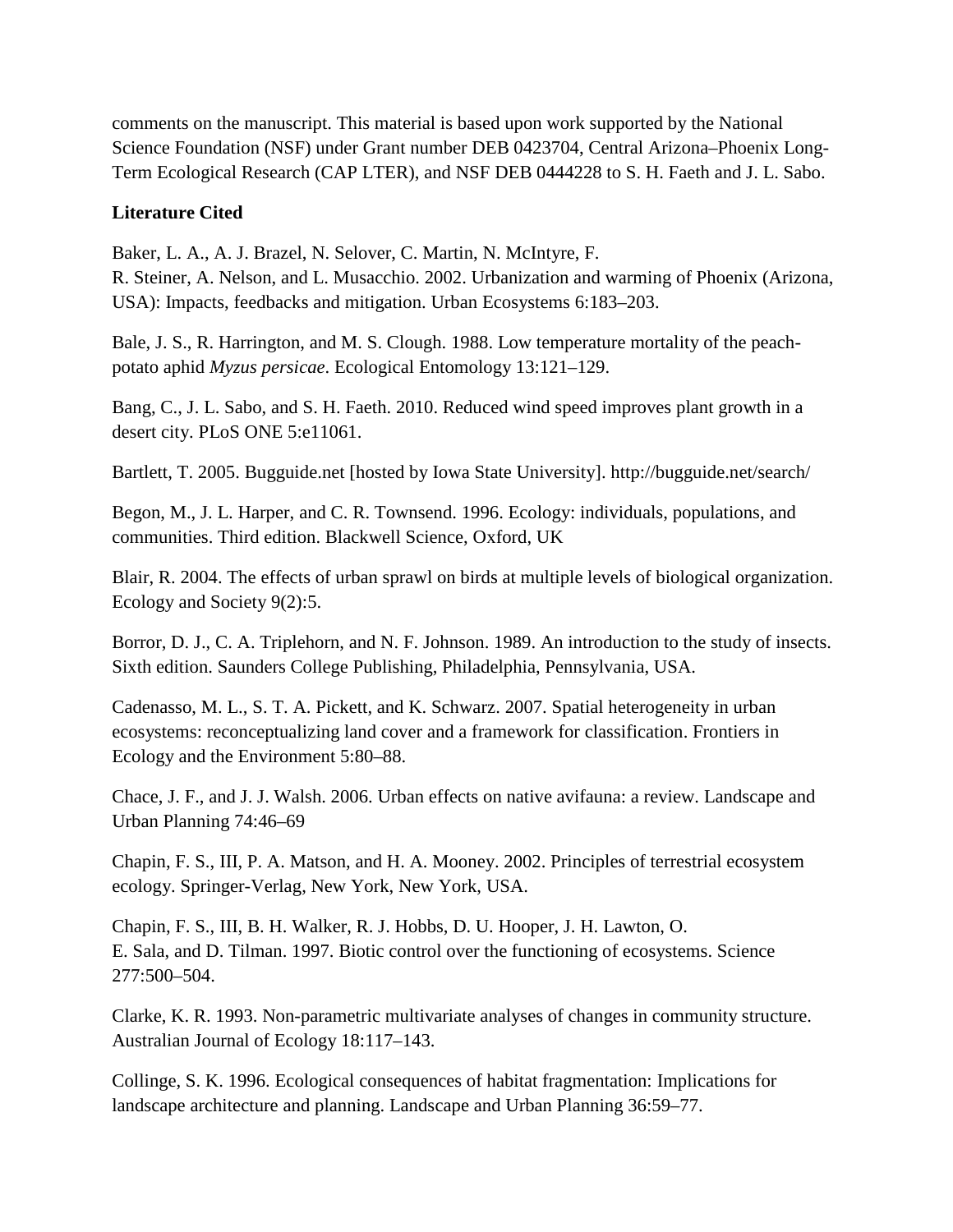Colwell, R. K. 2006. EstimateS: statistical estimation of species richness and shared species from samples. Version 8. Persistent URL purl.oclc.org/estimates

Comstock, J., and J. Ehleringer. 1986. Canopy dynamics and carbon gain in response to soilwater availability in *Encelia frutescens* Gray, a drought-deciduous shrub. Oecologia 68:271– 278.

Cordero, R. A., N. Fetcher, and J. Voltzow. 2007. Effects of wind on the allometry of two species of plants in an elfin cloud forest. Biotropica 39:177–185.

Crawford, C. S. 1986. The role of invertebrates in desert ecosystems. Pages 73–92 *in* W. G. Whitford, editor. Pattern and process in desert ecosystems. University of New Mexico Press, Albuquerque, New Mexico, USA.

Ehleringer, J. R. 1982. The influence of water stress and temperature on leaf pubescence development in *Encelia farinosa*. American Journal of Botany 69:670–675.

Ehleringer, J. R., and C. S. Cook. 1984. Photosynthesis in *Encelia farinosa* Gray in response to decreasing leaf water potential. Plant Physiology 75:688–693.

Ehleringer, J. R., and C. S. Cook. 1990. Characteristics of *Encelia* species differing in leaf reflectance and transpiration rate under common garden conditions. Oecologia 36:151–162.

Faeth, S. H., C. Bang, and S. Saari. 2011. Urban biodiversity: patterns and mechanisms. Annals of the New York Academy of Sciences 1223:69–81.

Faeth, S. H., P. S. Warren, E. Shochat, and W. A. Marussich. 2005. Trophic dynamics in urban communities. BioScience 55:399–407.

Floyd, T. 1996. Top-down impacts on creosotebush herbivores in a spatially and temporally complex environment. Ecology 77:1544–1555.

Forkner, R. E., and M. D. Hunter. 2000. What goes up must come down? Nutrient addition and predation pressure on oak herbivores. Ecology 81:1588–1600.

Fretwell, S. D. 1987. Food chain dynamics: the central theory of ecology? Oikos 50:291–301.

Gober, P., and E. K. Burns. 2002. The size and shape of Phoenix's urban fringe. Journal of Planning Education and Research 21:379–390.

Gotelli, N. J., and R. K. Colwell. 2001. Quantifying biodiversity: procedures and pitfalls in the measurement and comparison of species richness. Ecology Letters 4:379–391.

Gotelli, N. J., and G. L. Entsminger. 2009. EcoSim: null models software for ecology. Version 7.72. Acquired Intelligence, Inc., and Kesey-Bear, Jericho, Vermont, USA.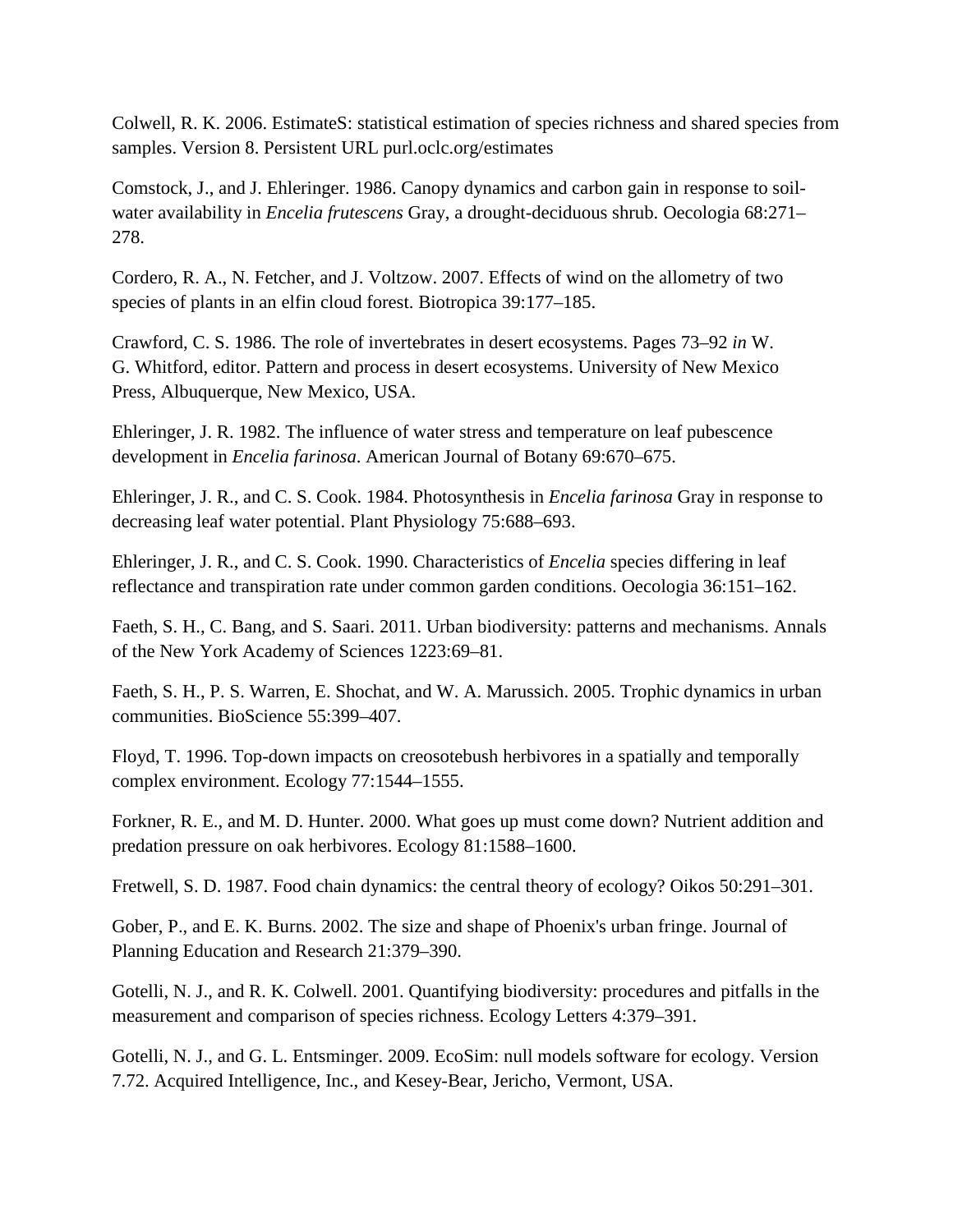Gregg, J. W., C. G. Jones, and T. E. Dawson. 2003. Urbanization effects on tree growth in the vicinity of New York City. Nature 424:183–187.

Grimm, N. B., S. H. Faeth, N. E. Golubiewski, C. L. Redman, J. G. Wu, X. M. Bai, and J. M. Briggs. 2008*a*. Global change and the ecology of cities. Science 319:756–760.

Grimm, N. B., D. Foster, P. Groffman, J. M. Grove, C. S. Hopkinson, K. J. Nadelhoffer, D. E. Pataki, and D. P. C. Peters. 2008*b*. The changing landscape: ecosystem responses to urbanization and pollution across climatic and societal gradients. Frontiers in Ecology and the Environment 6:264–272.

Gruner, D. S., and A. D. Taylor. 2006. Richness and species composition of arboreal arthropods affected by nutrients and predators: a press experiment. Oecologia 147:714–724.

Hairston, N. G., Jr., and Hairston, N. G. Sr. 1993. Cause–effect relationships in energy flow, trophic structure, and interspecific interactions. American Naturalist 142:379–411.

Hairston, N. G., F. E. Smith, and L. B. Slobodkin. 1960. Community structure, population control, and competition. American Naturalist 94:421–425.

Hammer,  $\emptyset$ ., D. A. T. Harper, and P. D. Ryan. 2001. PAST: Paleontological statistics software package for education and data analysis. Palaeontologia Electronica 4:1–9.

Hazell, S. P., C. Groutides, B. P. Neve, T. M. Blackburn, and J. S. Bale. 2010. A comparison of low temperature tolerance traits between closely related aphids from the tropics, temperate zone, and Arctic. Journal of Insect Physiology 56:115–122.

Holmes, R. T., J. C. Schultz, and P. Nothnagle. 1979. Bird predation on forest insects: an exclosure experiment. Science 206:462–463.

Hope, D., C. Gries, W. Zhu, W. F. Fagan, C. L. Redman, N. B. Grimm, A. L. Nelson, C. Martin, and A. Kinzig. 2003. Socioeconomics drive urban plant diversity. Proceedings of the National Academy of Sciences USA 100:8788–8792.

Hunter, M. D., and P. W. Price. 1992. Playing chutes and ladders: heterogeneity and the relative roles of bottom-up and top-down forces in natural communities. Ecology 73:724–732.

Hunter, M. D., and J. C. Schultz. 1993. Induced plant defenses breached? Phytochemical induction protects an herbivore from disease. Oecologia 94:195–203.

Hurlbert, S. H. 1971. The nonconcept of species diversity: a critique and alternative parameters. Ecology 52:577–586.

Karban, R., and I. T. Baldwin. 1997. Induced responses to herbivory. University Of Chicago Press, Chicago, Illinois, USA.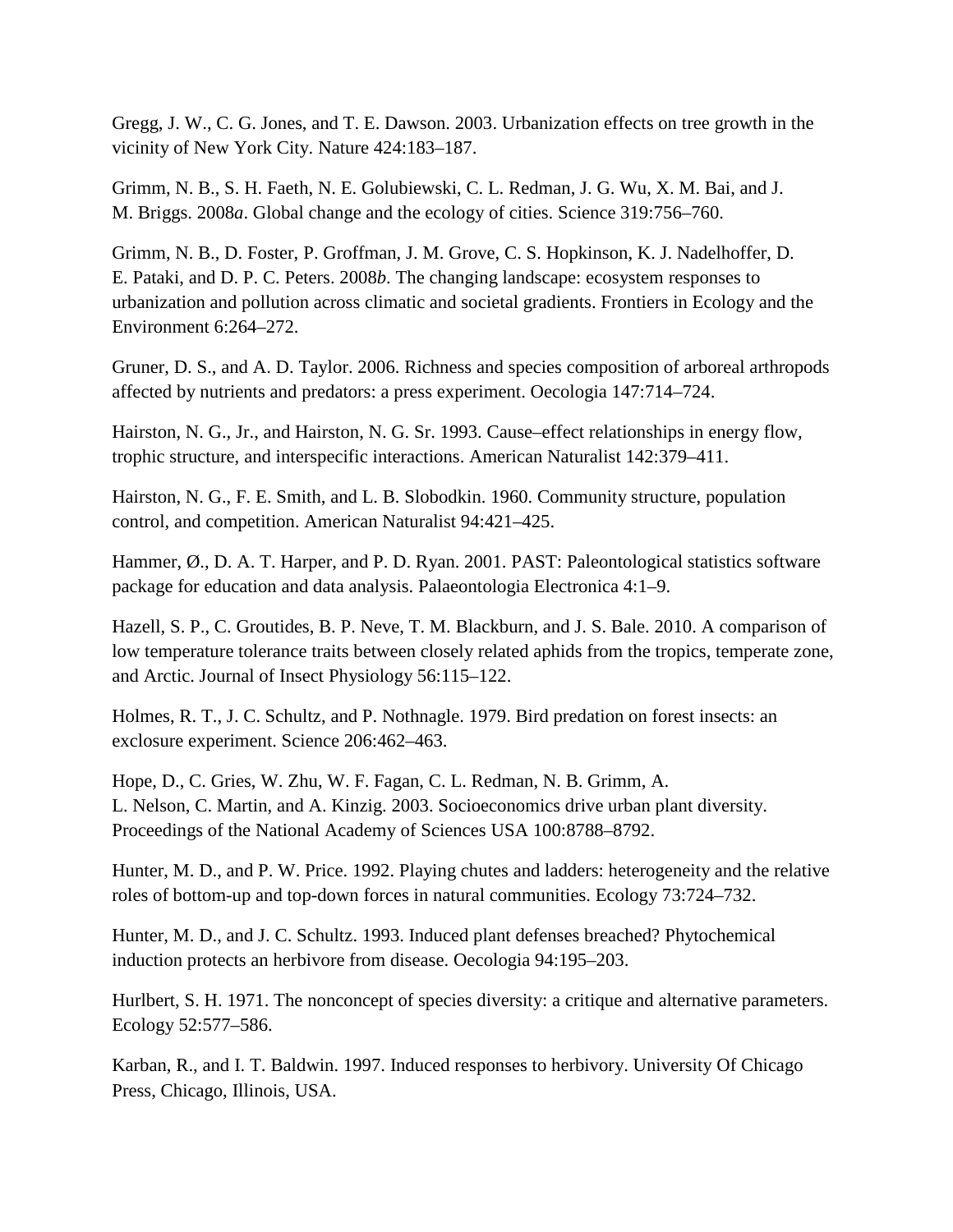Koehler, C. E. 2003. *Encelia farinosa* Gray ex Torr. brittlebush. http://www.fs.fed.us/global/iitf/pdf/shrubs/Encelia%20farinosa.pdf

Kühn, I., R. Brandl, and S. Klotz. 2004. The flora of German cities is naturally species rich. Evolutionary Ecology Research 6:749–764.

Kunze, A., C. Muller, and P. Proksch. 1995. Chemical variation and defense of *Encelia farinosa*. Biochemical Systematics and Ecology 23:355–363.

Kuttler, W. 2008. The urban climate – basic and applied aspects. Pages 233–248 *in* J. M. Marzluff, E. Schulenberger, W. Endlicher, M. Alberti, G. Bradley, C. Ryan, C. ZumBrunnen, and U. Simon, editors. Urban ecology - an international perspective on the interaction between humans and nature. Springer Verlag, New York, New York, USA.

Lambers, H., Chapin F. S. III and T. L. Pons. 1998. Plant physiological ecology. Springer-Verlag, New York, New York, USA.

Leibold, M. A. 1989. Resource edibility and the effects of predators and productivity on the outcome of trophic interactions. American Naturalist 134:922–949.

Lindeman, R. L. 1942. The trophic-dynamic aspect of ecology. Ecology 23:399–418.

Lyon, D. L., J. Crandall, and M. McKone. 1977. A test of the adaptiveness of interspecific territoriality in the Blue-throated Hummingbird. Auk 94:448–454.

Marquis, R. J., and C. J. Whelan. 1994. Insectivorous birds increase growth of white oak through consumption of leaf-chewing insects. Ecology 75:2007–2014.

Martin, C. A., and L. B. Stabler. 2002. Plant gas exchange and water status in urban desert landscapes. Journal of Arid Environments 51:235–254.

Martin, C. A., P. S. Warren, and A. P. Kinzig. 2004. Neighborhood socioeconomic status is a useful predictor of perennial landscape vegetation in residential neighborhoods and embedded small parks of Phoenix, Arizona. Landscape and Urban Planning 69:355–368.

Marussich, W. A., and S. H. Faeth. 2009. Effects of urbanization on trophic dynamics of arthropod communities on a common desert host plant. Urban Ecosystems 12:265–286.

Marzluff, J. M., R. Bowman, and R. Donnelly, editors. 2001. Avian ecology and conservation in an urbanizing world. Kluwer Academic, Boston, Massachusetts, USA.

McGranahan, G., P. Marcotullio, X. Bai, D. Balk, T. Braga, I. Douglas, T. Elmqvist, W. Rees, D. Satterthwaite, J. Songsore, and H. Zlotnik. 2005. Urban systems. Pages 795– 825 *in* R. Hassan, S. Scholes, and N. Ash, editors. Millennium ecosystem assessment, current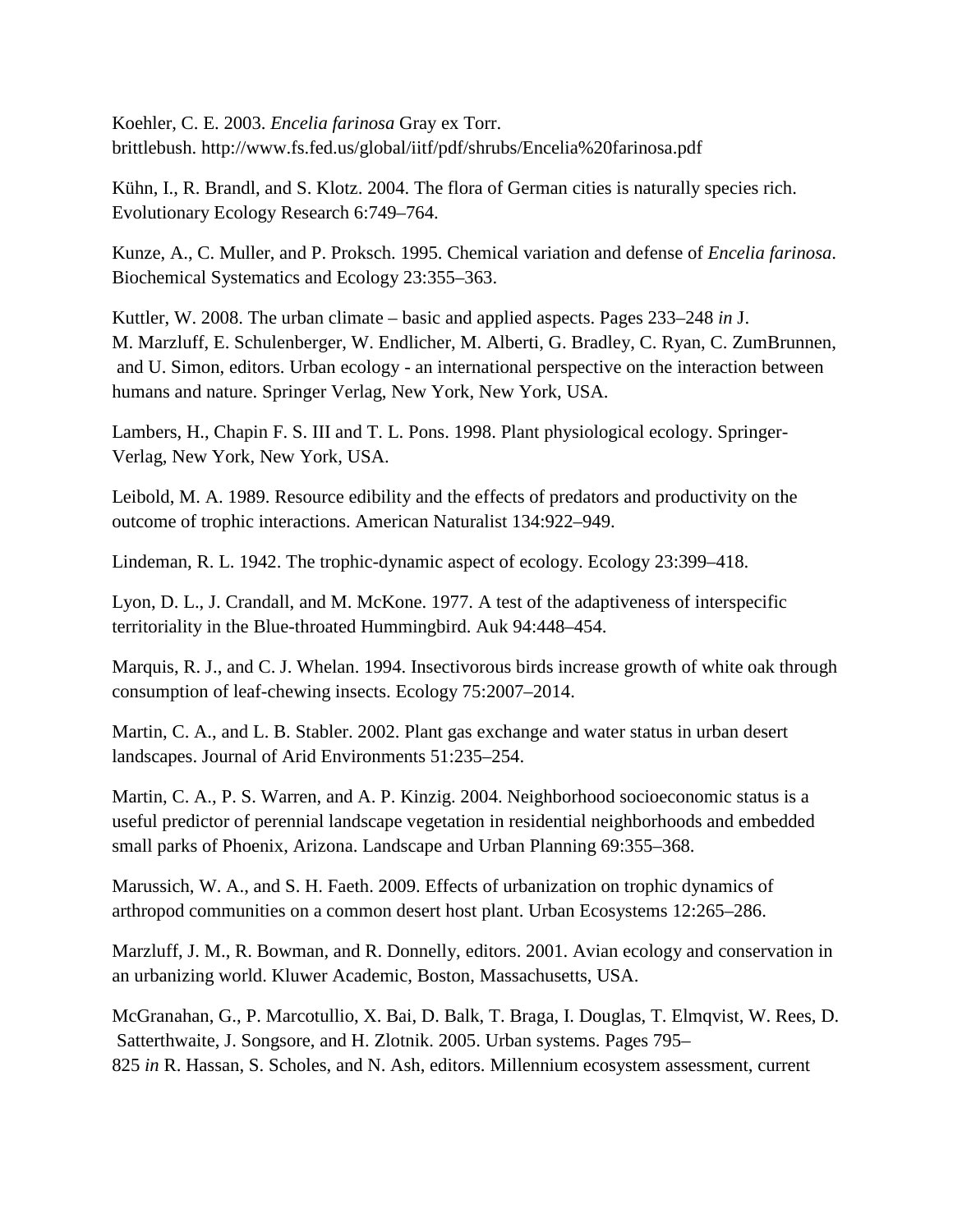state and trends: Findings of the condition and trends working group. Ecosystems and human well-being. Island Press, Washington, D.C., USA.

McIntyre, N. E. 2000. Ecology of urban arthropods: a review and a call to action. Annals of the Entomological Society of America 93:825–835.

McKinney, M. L. 2002. Urbanization, biodiversity, and conservation. BioScience 52:883–890.

Menge, B. A., and J. P. Sutherland. 1976. Species-diversity gradients: synthesis of roles of predation, competition, and temporal heterogeneity. American Naturalist 110:351–369.

Menge, B. A., and J. P. Sutherland. 1987. Community regulation: variation in disturbance, competition, and predation in relation to environmental stress and recruitment. American Naturalist 130:730–757.

Murdoch, W. W. 1966. "Community structure, population control, and competition"—a critique. American Naturalist 100:219–226.

Neil, K. 2008. Effects of urbanization on flowering phenology in Phoenix, USA. Dissertation. Arizona State University, Tempe, Arizona, USA.

Nobel, P. S., H. H. Zhang, R. Sharifi, M. Castaneda, and B. Greenhouse. 1998. Leaf expansion, net  $CO<sub>2</sub>$  uptake, Rubisco activity, and efficiency of long-term biomass gain for the common desert subshrub *Encelia farinosa*. Photosynthesis Research 56:67–73.

Noy-Meir, I. 1973. Desert ecosystems: environment and producers. Annual Review of Ecology and Systematics 4:25–51.

Noy-Meir, I. 1974. Desert ecosystems: Higher trophic levels. Annual Review of Ecology and Systematics 5:195–214.

Oksanen, L., S. D. Fretwell, J. Arruda, and P. Niemela. 1981. Exploitation ecosystems in gradients of primary productivity. American Naturalist 118:240–261.

Oksanen, L., and T. Oksanen. 2000. The logic and realism of the hypothesis of exploitation ecosystems. American Naturalist 155:703–723.

Olszewski, T. D. 2004. A unified mathematical framework for the measurement of richness and evenness within and among multiple communities. Oikos 104:377–387.

Paine, R. T. 1966. Food web complexity and species diversity. American Naturalist 100:65–75.

Palmer, M. A., R. F. Ambrose, and N. L. Poff. 1997. Ecological theory and community restoration ecology. Restoration Ecology 5:291–300.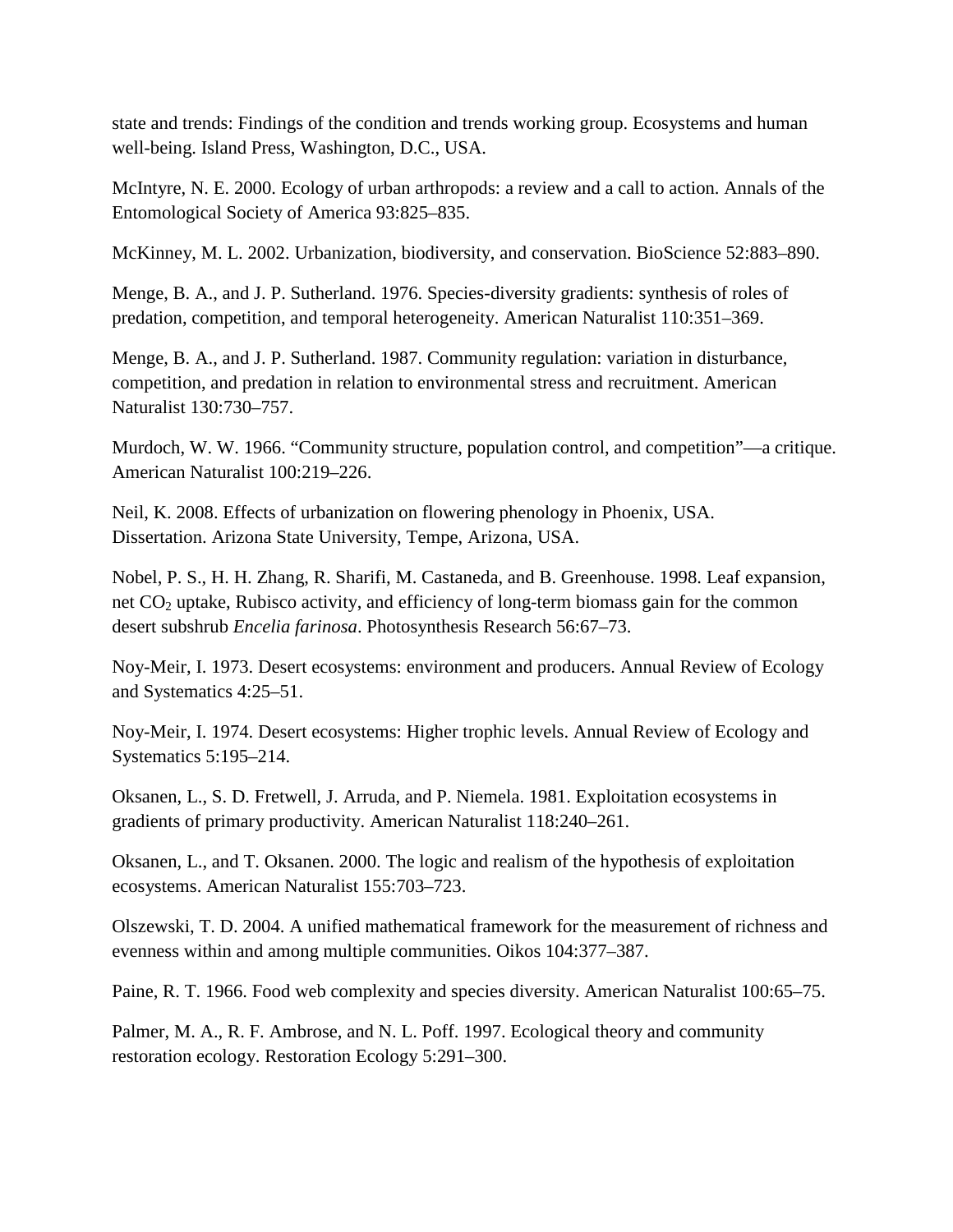Pinheiro, M. H. O., L. Neto, and R. Monteiro. 2006. Urban areas and isolated remnants of natural habitats: an action proposal for botanical gardens. Biodiversity and Conservation 15:2747–2764.

Power, M. E. 1992. Top-down and bottom-up forces in food webs: Do plants have primacy? Ecology 73:733–746.

Price, P. W., C. E. Bouton, P. Gross, B. A. McPheron, J. N. Thompson, and A. E. Weis. 1980. Interactions among three trophic levels: influence of plants on interactions between insect herbivores and natural enemies. Annual Review of Ecology and Systematics 11:41–65.

Price, P. W., and M. D. Hunter. 2005. Long-term population dynamics of a sawfly show strong bottom-up effects. Journal of Animal Ecology 74:917–925.

Redfern, M., and M. D. Hunter. 2005. Time tells: long-term patterns in the population dynamics of the yew gall midge, *Taxomyia taxi* (Cecidomyiidae), over 35 years. Ecological Entomology 30:86–95.

Rosenzweig, M. L. 1971. Paradox of enrichment: destabilization of exploitation ecosystems in ecological time. Science 171:385–387.

Rosenzweig, M. L. 1973. Exploitation in three trophic levels. American Naturalist 107:275–294.

Sandquist, D. R., and J. R. Ehleringer. 2003. Population- and family-level variation of brittlebush (*Encelia farinosa*, Asteraceae) pubescence: Its relation to drought and implications for selection in variable environments. American Journal of Botany 90:1481–1486.

SAS Institute. 2008. SAS version 9.92 for Windows. SAS Institute, Cary, North Carolina, USA.

Schmitz, O. J., and L. Sokol-Hessner. 2002. Linearity in the aggregate effects of multiple predators in a food web. Ecology Letters 5:168–172.

Shochat, E., S. B. Lerman, J. M. Anderies, P. S. Warren, S. H. Faeth, and C. H. Nilon. 2010. Invasion, competition, and biodiversity loss in urban ecosystems. Bioscience 60:199–208.

Shochat, E., S. B. Lerman, M. Katti, and D. B. Lewis. 2004. Linking optimal foraging behavior to bird community structure in an urban-desert landscape: field experiments with artificial food patches. American Naturalist 164:232–243.

Shochat, E., P. S. Warren, S. H. Faeth, N. E. McIntyre, and D. Hope. 2006. From patterns to emerging processes in mechanistic urban ecology. Trends in Ecology and Evolution 21:186– 191.